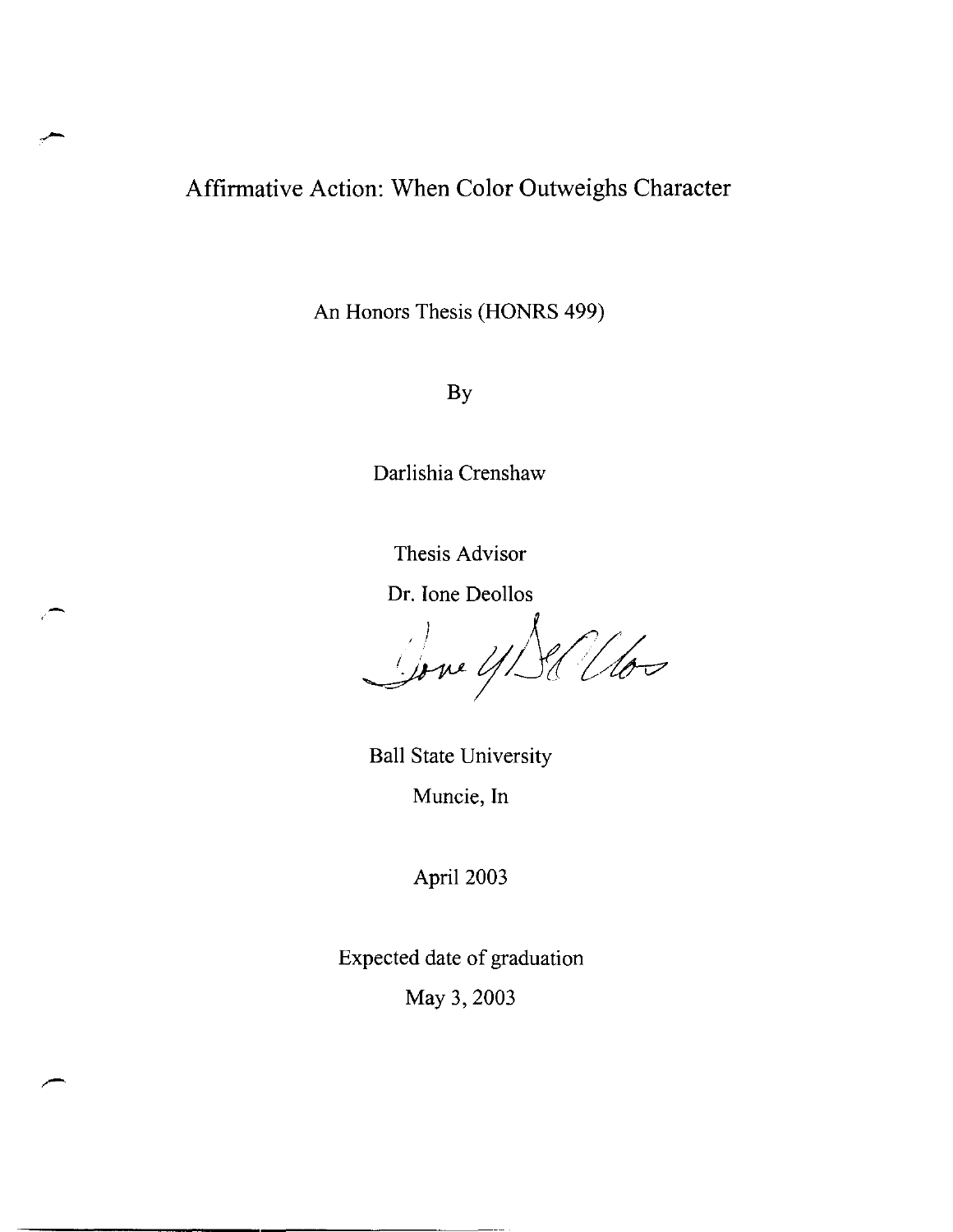

Abstract

-

-

Affinnative action is currently under fire in colleges and universities across America. The purpose of this thesis is to explore affinnative action in higher education and its' effects on the African American community. The issues of black self-doubt, poor schools, the stigma of "acting white," and racial tension will be discussed in detail. In the end, I hope that this thesis will create awareness in the reader about some of the "forgotten issues" of affinnative action and that the reader refines his or her own opinion on the controversial topic.

### Acknowledgements

I would like to thank Dr. Deollos for accepting to tackle this controversial subject with me and for guiding me throughout the process. For her unselfish gifts of time and talent, I am sincerely grateful. Dr. Deollos, you honestly helped me more than you realize.

I would also like to thank the countless number of friends and family who offered me their opinions and support. To all of those people who told me I could do it, I did it because of you!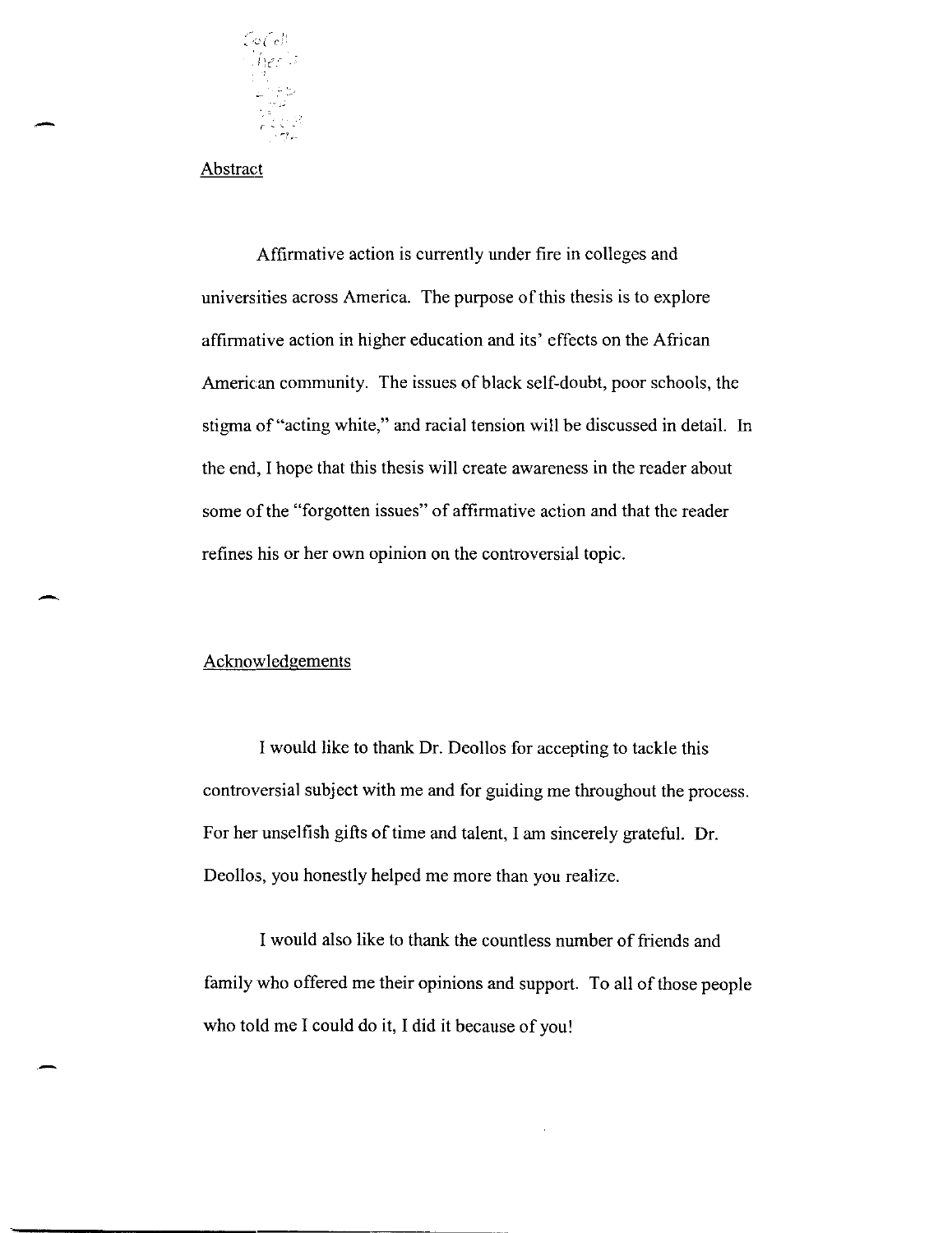-

Affinnative action, this simple phase has become a "hot button" in American society today; the very mention of affinnative action elicits comments that range from all out praise to obstinate indignation. Along with religion and politics, affinnative action is quickly becoming a Blacklisted conversation topic. Raging debates on the subject inundate news broadcasts, radio airways, and printed materials. Currently, debates have been focused on the use of affinnative action in higher education as a result of inquiry into the fairness and necessity of the practice. Proponents of affinnative action allege that its' implementation is more than necessary to ensure that underrepresented minorities receive equal opportunity; those of the majority that are slighted as a result are seen as absorbable casualties in the greater war for equality. Opponents of affinnative action contend that the practice is not necessary because it does not promote equality; in fact, it creates further discrimination. Trenches have been dug and the division over affinnative action is evident all over the United States, but most notably in the African American community because of its' noticeable implications. What exactly are these implications, how do they affect the Black community, and do the benefits of affinnative action outweigh them? Although the implementation of affirmative action in university admissions appears to be a logical solution to past and present racial bias and has helped numerous African Americans into institutes of higher learning, its' use can do more hann than good for African Americans. This is due to the underlying problem of poor schools and cultural pressures within the African American community remaining unaddressed; the self doubt that those aided by affinnative action may experience; racial relations growing tense because Caucasians feel slighted; and the continued helpless condition of African Americans that affinnative action insinuates. In our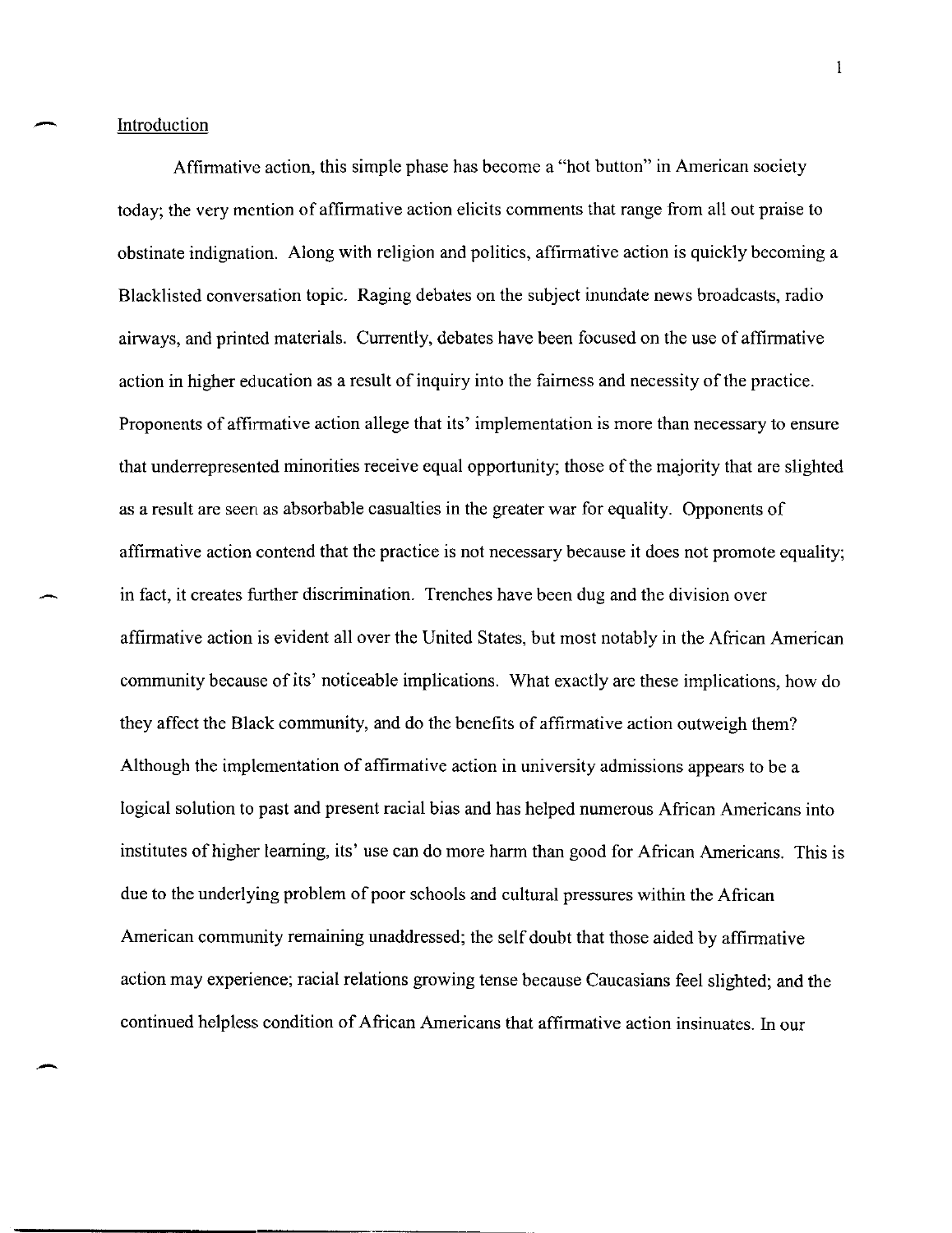nation today, it is obvious that something is needed to level the playing field, but do the results of affirmative action offset the damage that it causes?

#### Historv of Affirmative Action

-

To understand the consequences of affirmative action on the African American community it is m:cessary to understand the history of affirmative action. President John F. Kennedy's Executive Order 10925 in March 1961 first employed the term "affirmative action". The purpose of the executive order was to create the President's Committee on Equal Employment Opportunity, which would work to eradicate discrimination in the American workplace. All federal contracts were mandated to include the clause,

> *The Contractor will not discriminate against any employee or applicant for employment because of race, creed, color, or national origin. The Contractor will take affirmative action, to ensue that applicants are employed, and that employees are treated during employment, without regard to their race, creed, color, or national origin.* (Executive Order 10925)

The strong stance for civil rights was continued even after the unfortunate assassination of President Kennedy in 1963, through the perseverance of his successor President Lyndon Johnson, who was also a proponent for minority equality. In 1964, the monumental Civil Rights Act was signed into effect and emphasized the prohibition of discrimination in all federal financially aided institutions; affirmative action now entered the scene in the nation's public universities. During his commencement address at Howard University in 1965, President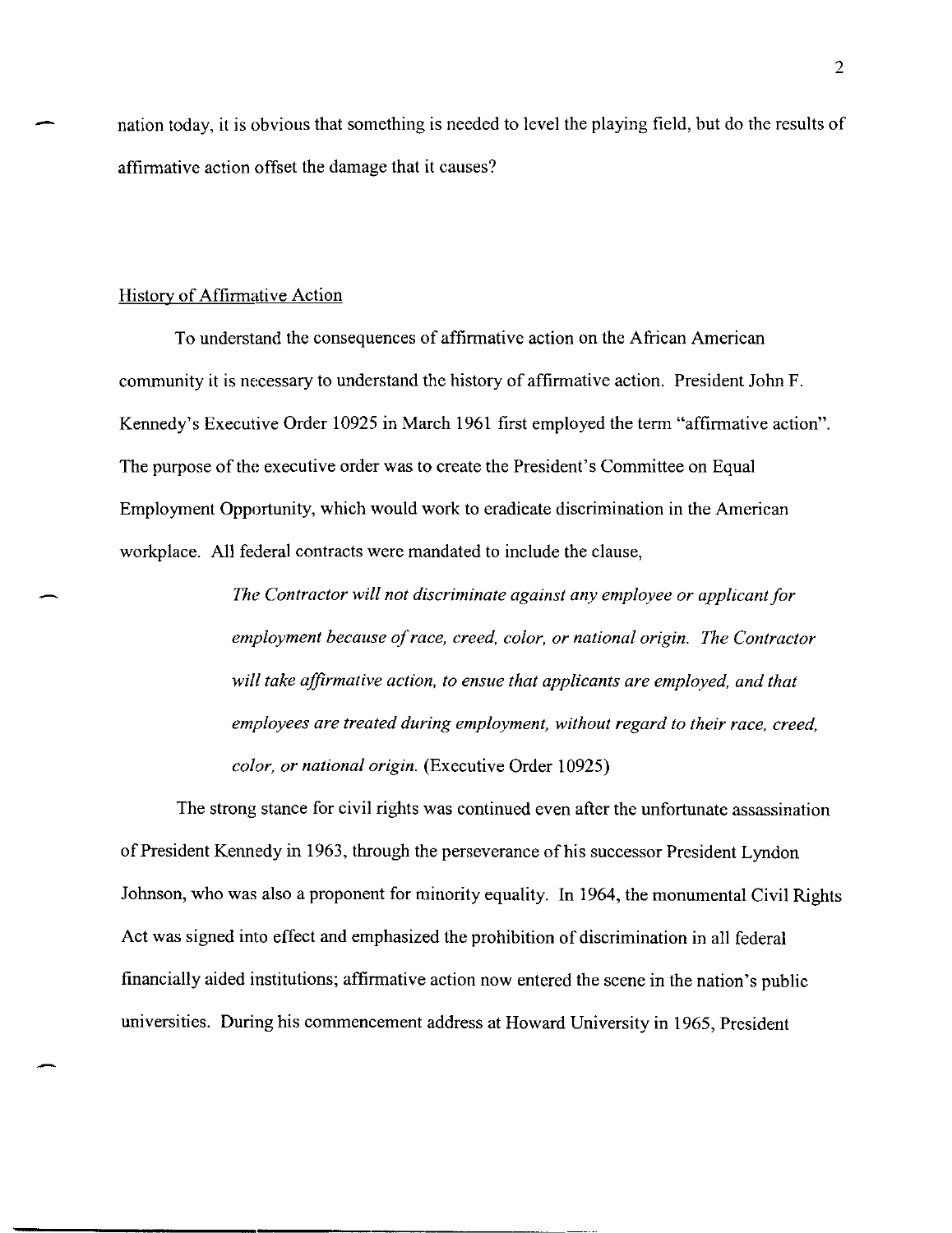Johnson spoke of his commitment to leveling the playing field for African Americans in the United States,

> *You do not take a person who for years has been hobbled by chains and liberate him. bring him up to the starting line of a race and then say, "You are free to compete with all the others,* " *and still justly believe that you have been completely fair. Thus it is not enough just to open the gates of opportunity. All our citizens must have the ability to walk through those gates* [. . .} *We seek not* [. . .} *just equality as a right and a theory but equality as a fact and equality as a result.*  (Johnson 1965)

### Court Challenges of Affirmative Action

The issue of "completely fair" would prove to be the hardest aspect of affirmative action to establish in the workplace and even more so in higher education. In 1978, Mr. Allan Bakke brought one of the most influential cases against affirmative action before the Supreme Court. Bakke had applied to the medical program at the University of California, Davis but was denied admission because there was no space in the program. Feeling that he was a competitive applicant, Bakke investigated the qualifications of admitted students and found that several minority students were admitted to the medical school even though they were less qualified than Bakke himself. These minority students were allowed admittance so that the university could reach its' minority quota of 16%. In the *California vs. Bakke* case, the Supreme Court set a precedent in that while race was still a viable factor in the admissions process, quota systems could not be equated with the policy of affirmative action. In 1996, a similar court case was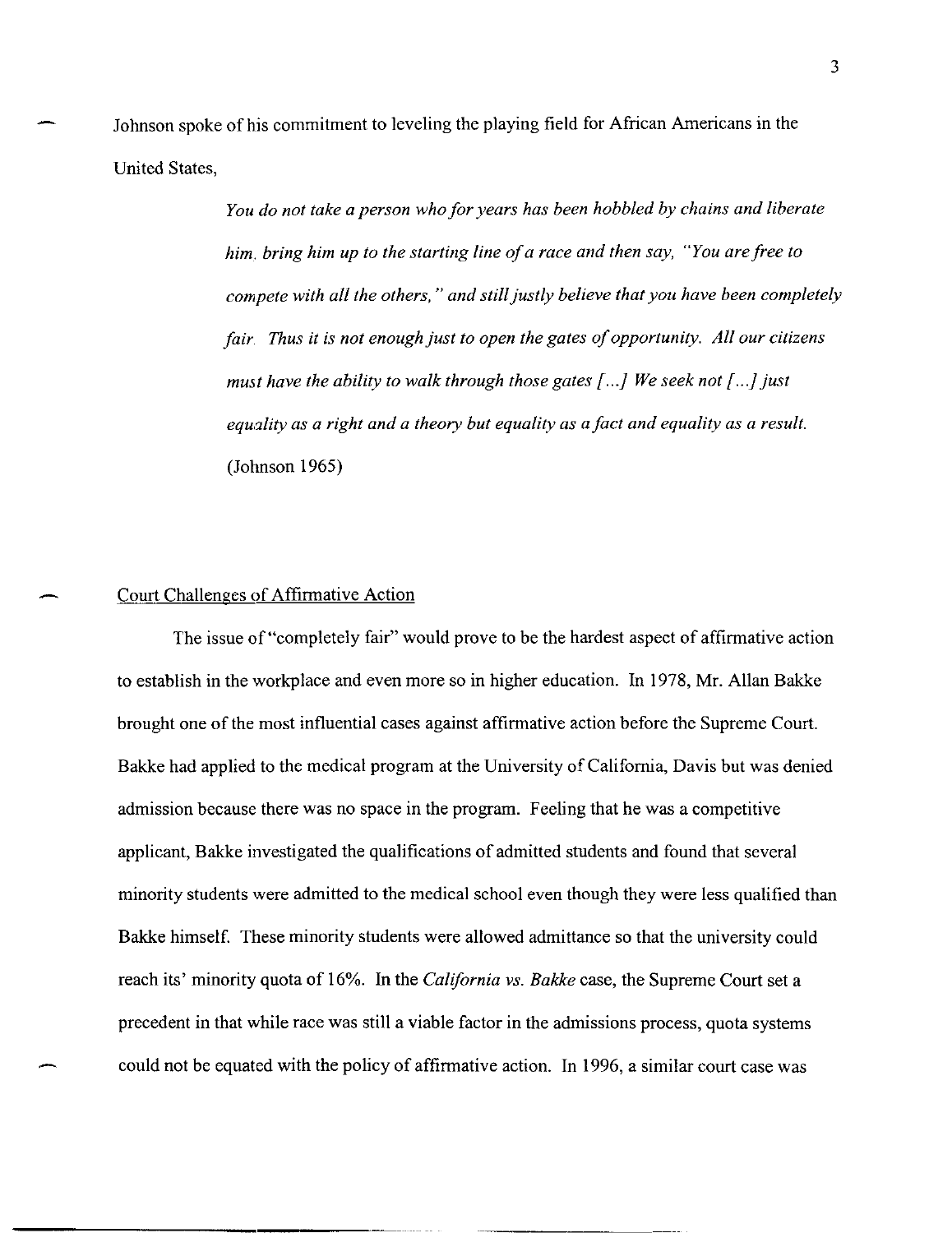brought before the Supreme Court, *Hopwood vs. University of Texas Law School.* Cheryl Hopwood and three other Caucasian students were denied admission at the University of Texas Law School, whereas, as in the Bakke case, less qualified minority students gained a spot in the law program. As a result of the case, the United States  $5<sup>th</sup>$  Court of Appeals suspended the practice of affirmative action in admissions at the school. In 1997, the Texas State Attorney General suggested that all public universities in the state of Texas abstain from using race as a factor in college admissions.

Although the practice of affirmative action was not banned in the state of Texas, the state of California made affirmative action illegal. Proposition 209 was voted into effect by the slim margin of 54% to 46% and called for an end to race, gender or, ethnicity as factors in hiring or admissions policies. Washington State soon followed suit in 1998 with their Initiative 200, which also abolished the practice of affirmative action of any kind in the state. Controversy over affirmative action in higher education raged on, even into a new century. In 2000, the *Gratz vs. Bollinger* case was heard in federal court to decide whether or not the admissions policy at the University of Michigan was fair. Jennifer Gratz and several other students seeking undergraduate admissions into the university felt that they were not admitted because they were not members of a racial minority group. The process of admissions at the University of Michigan is based on a points system which takes several factors into consideration, one of them being race. The federal court ruled that this practice to increase diversity at the university was constitutional, but this was not to be the end of the debate. In 2001, affirmative action was called into question again with *Grutter vs. Bollinger*, this time, the question was admissions policy at the graduate level. Once again, an individual was not accepted at the University of Michigan based on the fact that race was used in the decision making process. This time, the judge ruled

4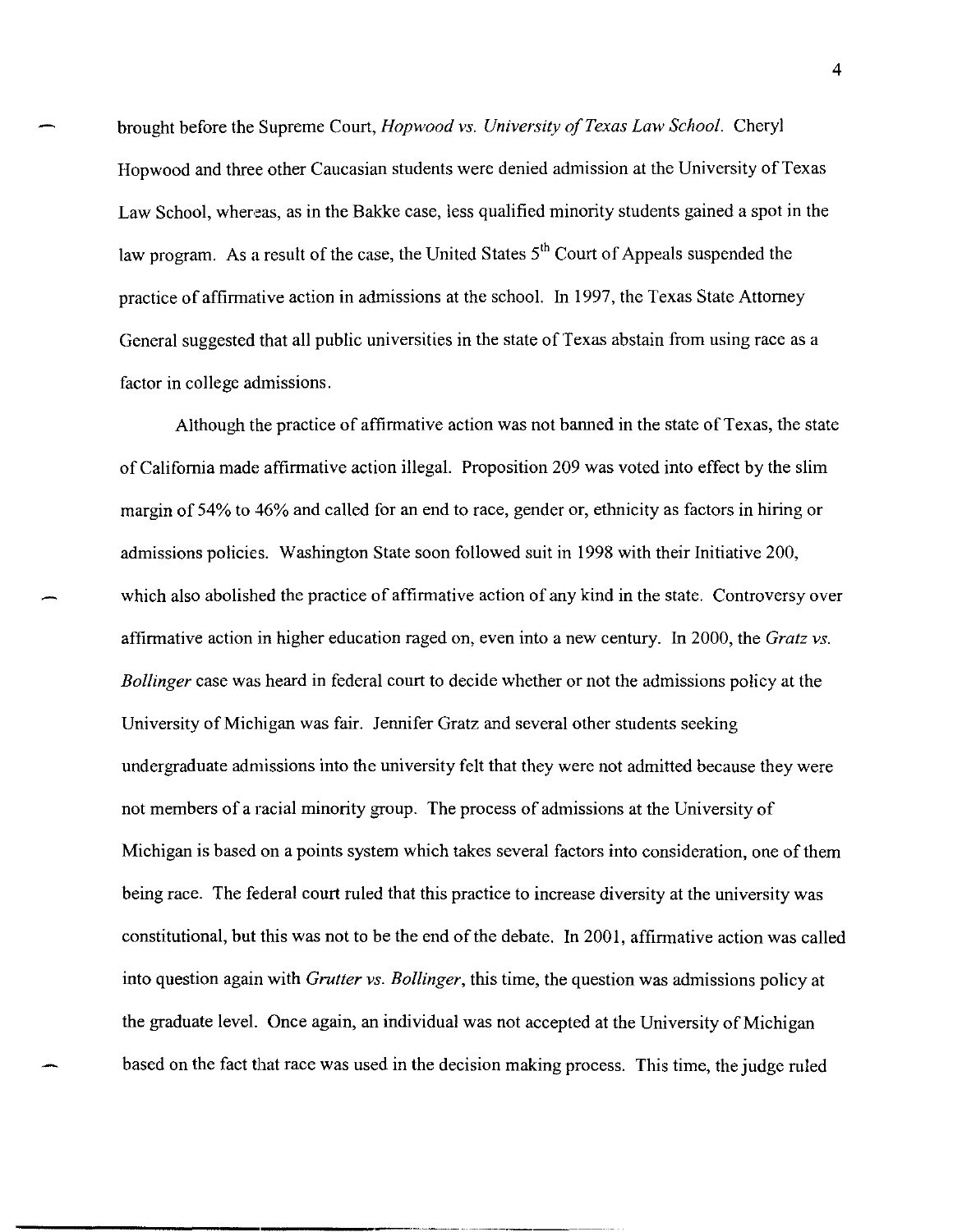against the school's policy because he felt that, *"intellectual diversity bears no obvious or necessary relationship to racial diversity"* (Bernard Friedman 2001), but his ruling was later appealed and affirmative action was once again constitutional at the University of Michigan. The resurrection of the issue was inevitable and in 2003, the Supreme Court will get a chance to redefine the constitutionality of affirmative action at the University of Michigan as a new case against admissions procedures is heard. The decision in this case will have great repercussions on admissions standards at universities throughout the United States; a perfect example of this is the current state of affirmative action at Virginia Tech. The school's Board of Visitors voted to ban the use of affirmative action in admissions policies. National groups in favor of affirmative action as well as students and staff quickly mobilized to protest the decision. Due to strong objections and in the hope that the coming University of Michigan decision would give further guidance, the board voted again and reinstated affirmative action at the university. It can only be expected that this scene will be played out at institutes of higher learning throughout our nation as the fate of affirmative action is decided.

It is evident that the history of affirmative action is constantly changing because of the varying landscape of our country's political, moral, and social values; the policy that was put into affect over forty years ago is still being scrutinized by the very nation it was supposed to help. Time will tell the uncertain outcome of affirmative action in higher education as its' history is continually amended.

-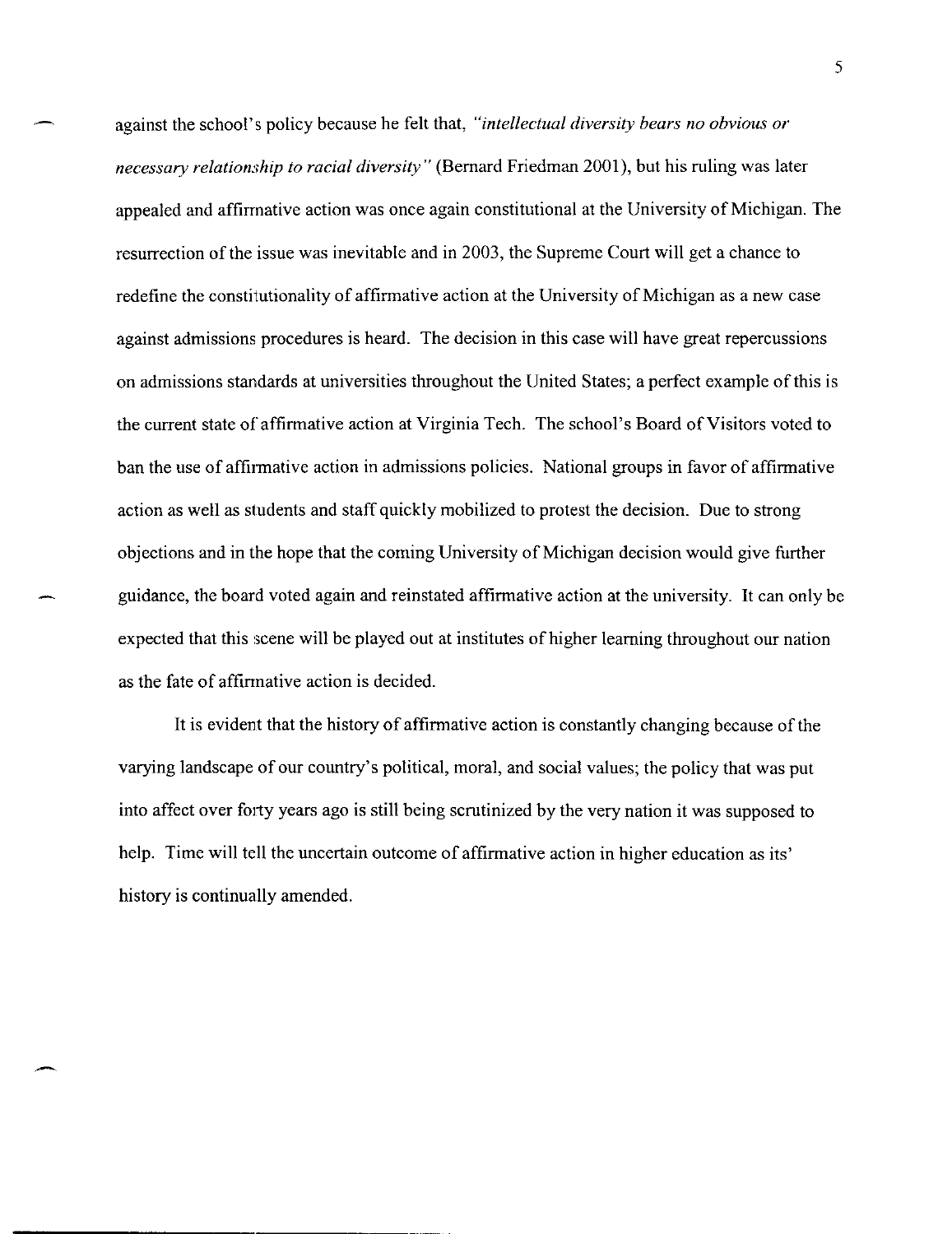#### Affirmative Action in Higher Education

-

It is very apparent that many question the implementation of affirmative action in higher education, but exactly what form does this controversial course of action take at colleges and universities. The answer is not a simple one, schools that choose to adhere to the rules of affirmative action takes their own liberties when it comes to its' execution during the admissions process. Some schools, such as the University of Michigan, have well publicized admissions procedures, such as a point system to admit students into their university. Up to 150 points are allotted based on academics, test scores, and other factors, including race. An African American student applying to the university would automatically receive twenty points due to the fact that he or she is from an "underrepresented minority group." Most other schools of higher education take a less pronounced approach, but still give special attention to minority applicants. At Ball State University, affirmative action in admissions is implemented in the recruiting process, but no special consideration is given to minority groups during the review of applications. Ball State's main goal is to gather a diverse applicant pool with the hopes that they will be able to admit students that meet the academic standards of the university. Affirmative action policies are in effect at a large number of colleges and university in the United States, although there is an air of mystery around the exact methodology that most universities use to make such allowances for minorities. This air of mystery is undoubtedly due to the controversial nature of affirmative action in higher education.

Why do colleges make such painstaking efforts to make sure that their minority enrollment is healthy? What do they gain by having minorities attend their campuses? In our current day and age, diversity has become the buzzword in and around higher education circles.

6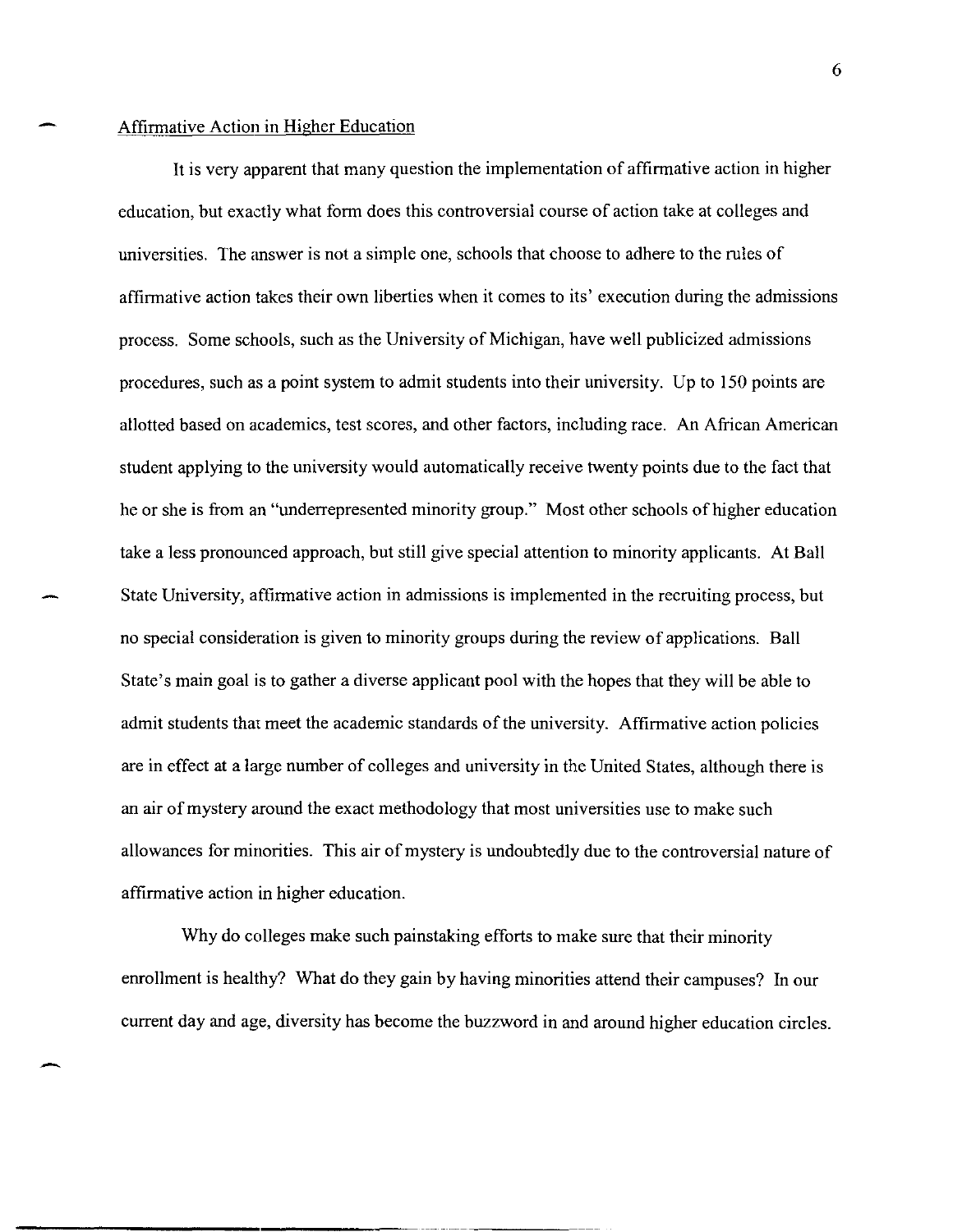*A White female affirmative action officer at an Ivy League university told me what many supporters of affirmative action now say: "We're after diversity. We ideally want a student body where racial and ethnic groups are represented according to proportion* in *society." When affirmative action escalated into social engineering, diversity became a golden word.* (Steele 115)

-

Diversity has been hailed as the saving grace of our society and the brass ring for which colleges and universities across the nation strive. The goals of a diversified campus are to: " $(1)$ *combat racist policies and practices vested* in *campuses; and* (2) *to forge campuses that included traits and events that reflected a pluralistic society"* (Valverde 21). It is a highly touted notion that one's education is incomplete without exposure to people that are different from one's self and there is much validity in this view; college is an opportunity for individuals to clarify their principles and incorporate now concepts into their value systems. Multiculturalism at colleges and universities helps to dispel stereotypes, facilitates dialogue between people from different walks of life, and provides exposure to situations that students will encounter when they enter the world of work. To make a campus more diverse, schools look to recruit any and all types of minorities; racial, gender, and ethic minorities are sought after as well as those persons with physical and learning disabilities. Any group that has grievances with being slighted are high commodities in higher education and African Americans are no exception to this rule.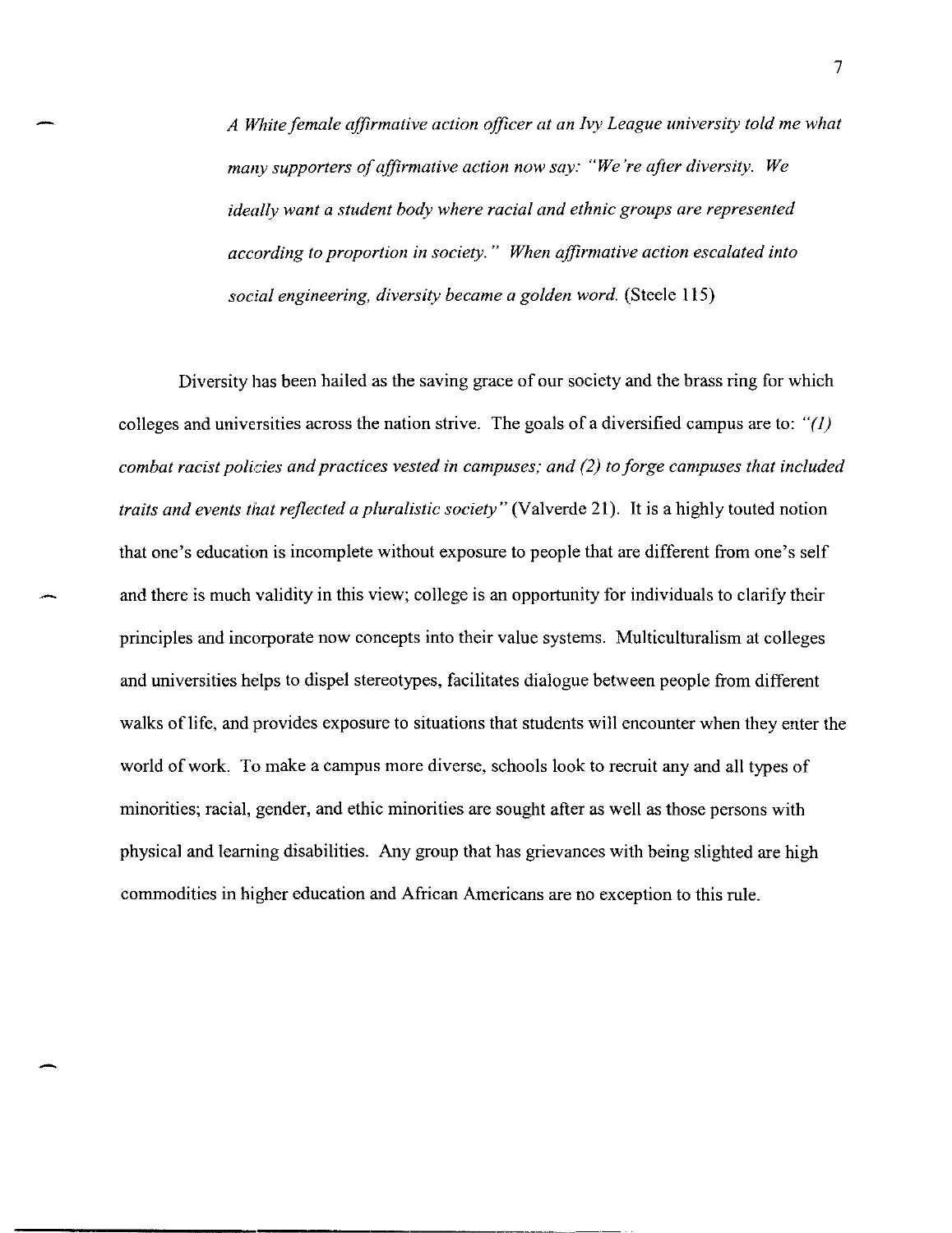#### Why is there an "Educational Gap" between Blacks and Caucasian Students?

Institutes of higher education across the United States feel pressure from within, as well as without, to increase the emollment of African Americans on their campuses as a result of the notable past injustices that the group has endured as well as the continual existence of an unleveled playing field. During the 1960's, many of the laws and policies created as products of the Civil Rights Movement, including affirmative action, were mainly aimed to ameliorate the sub-standard condition of Blacks in America. It was painfully obvious that African Americans were not afforded the same opportunities as Caucasians as a result of deep seeded prejudice and social mores. As the intended effects of Civil Rights laws and policies came to fruition in the 1970's, only 107,974 of young African American students were emolled at 4 year institutes of higher learning as freshmen in 1976, with only 5% of the Black population over 25 years old having earned a bachelor's degree (Williams 1999). Compared with Caucasian Americans, who made up an overwhelmingly vast majority of college students, African Americans had a great amount of "catching up" to accomplish. As to be expected, this tremendous gap has slimmed somewhat due to economic pressures to earn a degree and the importance that our society places on a college education, but the gap is still there.

The "educational gap" is not only apparent in emollment numbers, but also in standardized test scores and grade point averages of graduating African Americans. If an African American child is as intellectually prepared for college as a White student, he or she is still often at a disadvantage when compared to other Caucasian students and the cause for this fact is still not entirely known.

In a study done in 1989, 10,558 high school graduates in the United States who had enrolled in one of 11 institutions of higher education were tracked. Among the students, there

8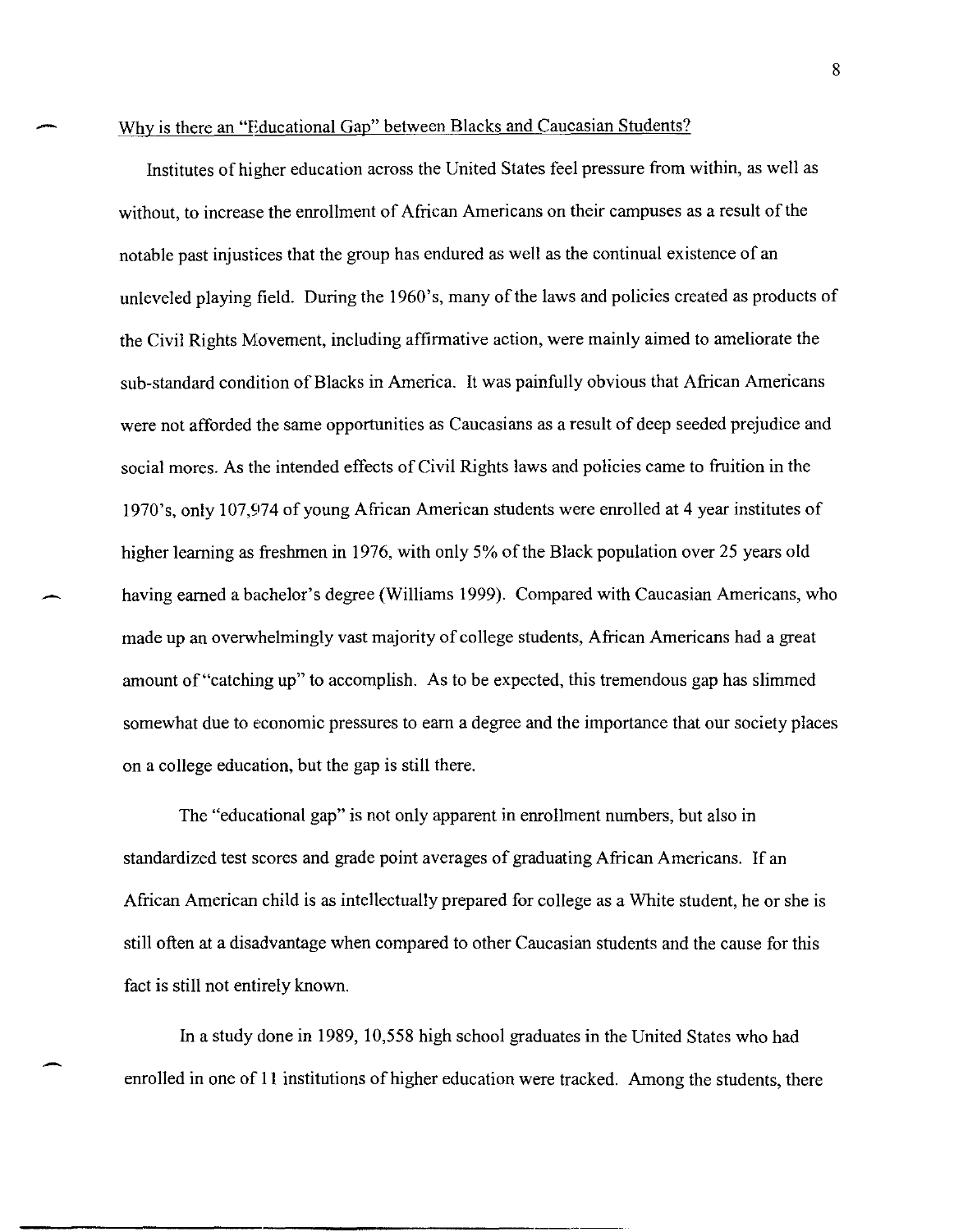were 758 Blacks and 7,673 Whites. The remaining 2,127 students were mostly made up of Hispanic and Asian students. The researchers noted the students' grade point averages and Scholastic Aptitude Test scores that were used in deciding the student's admittance into their respective schools. The disparity of the scores and GPAs between the African American and Caucasian students was astounding. The average SAT scores of the Black students was 1131 out of 1600 compared to an average score of 1306 for White students. The average grade point average for the surveyed Black students was 2.80 on a 4.00 scale, whereas the average GPA for White students was a 3.30. Factors, such as socioeconomic status, were looked to as sources for the academic gaps, but such factors did not prove to be the cause of the inequity (Bowen and Vars 1998). Proponents of affirmative action would point to the research results as proof that affirmative action is needed to level the playing field for African Americans and this may well be true, but the fundamental reason for the lower scores is still unaddressed. Affirmative action helps to smooth over the predicament at the college level, but the poor schooling that many African American children receive from the moment they enter their kindergarten class until they walk across the stage to receive their high school diploma remains. Not all Black children are subject to being caught in a failing school system, but more often than not, the unfortunate truth is that Black children are being slighted when it comes to their education.

#### Sub-Par School's Role in Propagating the "Gap"

During the 1960's and 1970's, there was an evident color line drawn in the United States, schools were either all Black or all White. Schools that were mostly Black were often located in impoverished inner cities, while schools that were made up mostly of Caucasian students were in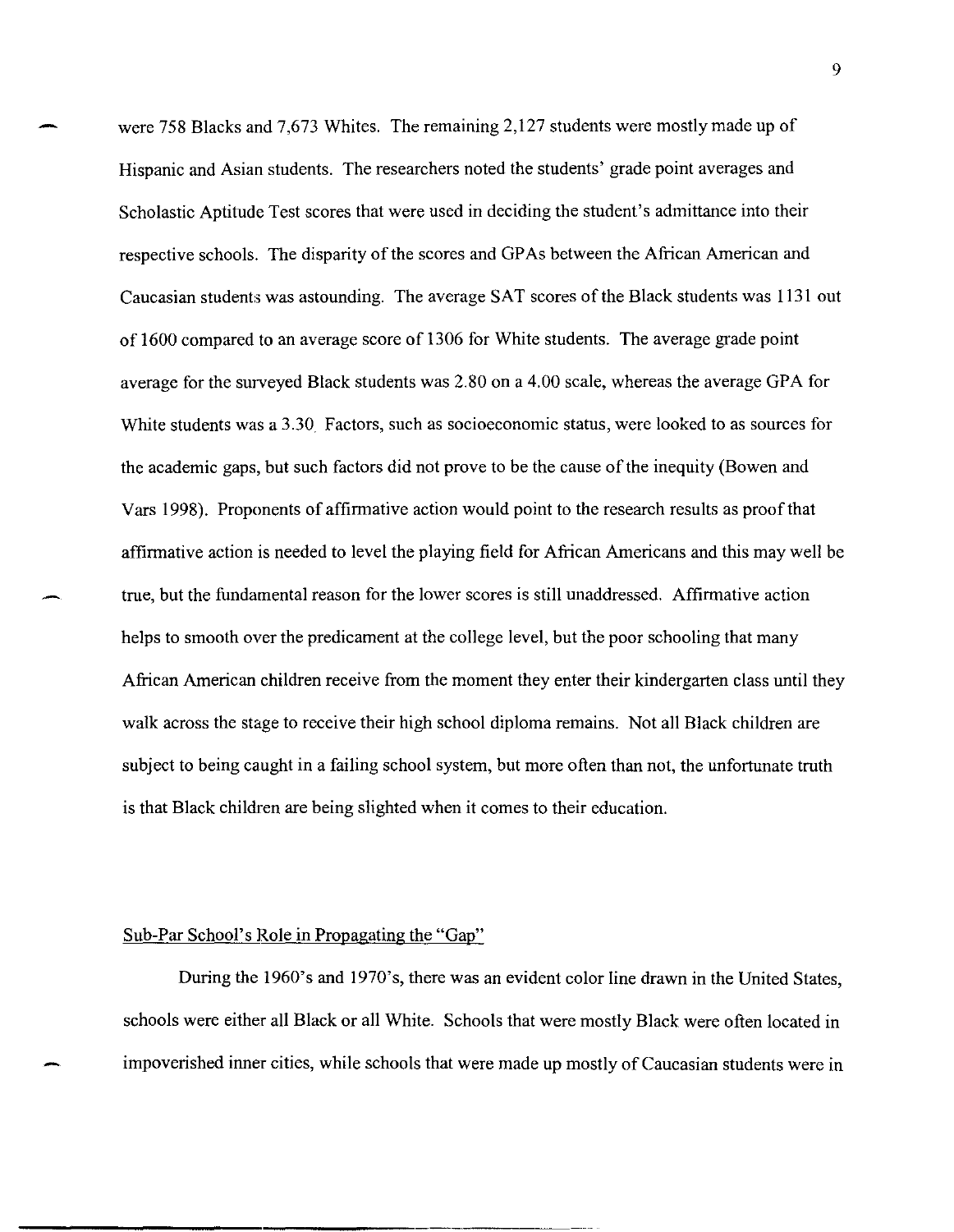middle class suburbs; to combat this problem, school boards began to bus African American students from their inner city schools to ones in the White suburbs to encourage a mixing of the races. Black families also aided the effort by moving to areas in which Whites were the majority. The results of the mixing were positive for the most part and in the late 1980's only 32% of African American students attended a public school that was 90 to 100% Black (Orfield and Eaton 2003). Regrettably, the unforeseen phenomena of "White flight," in which White families moved as more African Americans appeared in their neighborhoods, took place. As a result, the number of Black students attending all Black schools is steadily increasing. In the year 2002,40% of all Black children, went to a school that was 90-100% Black (Orfield and Eaton 2003). Now once again it is important to stress that a majority Black school is not necessarily one that is failing based on the fact that it is made up of mostly Black students, but a fairly good number of them are. Majority Black schools in large inner cities tend to fair the worst as evidenced in the graduation rates of Cleveland, Ohio and Milwaukee, Wisconsin. In Cleveland, the graduation rate was a dismal 29% for African American children. In Milwaukee, while 73% of Caucasians graduated from high school, a mere 34% of Black children received a high school diploma in 1998 (Rulon 2001). School conditions can be deplorable in the inner city as a result of inadequacies in state school funding. In a commentary on aspects of Jonathan Kozol's book, Savage Inequalities, Elena Rutherford candidly speaks about Kozol's experiences on visits to inner city schools in East St. Louis, Chicago, Washington D.C. and several other large cities. In a heartbreaking interview with a Black student attending a school in East St Louis, the student gives her take on the condition of schools in her area, *"We have a school in East St. Louis named for Dr. King. The school is full of sewer water and the doors are locked with chains. Every student in that school is Black. It's like a terrible joke on history"* (Rutherford 2002). In another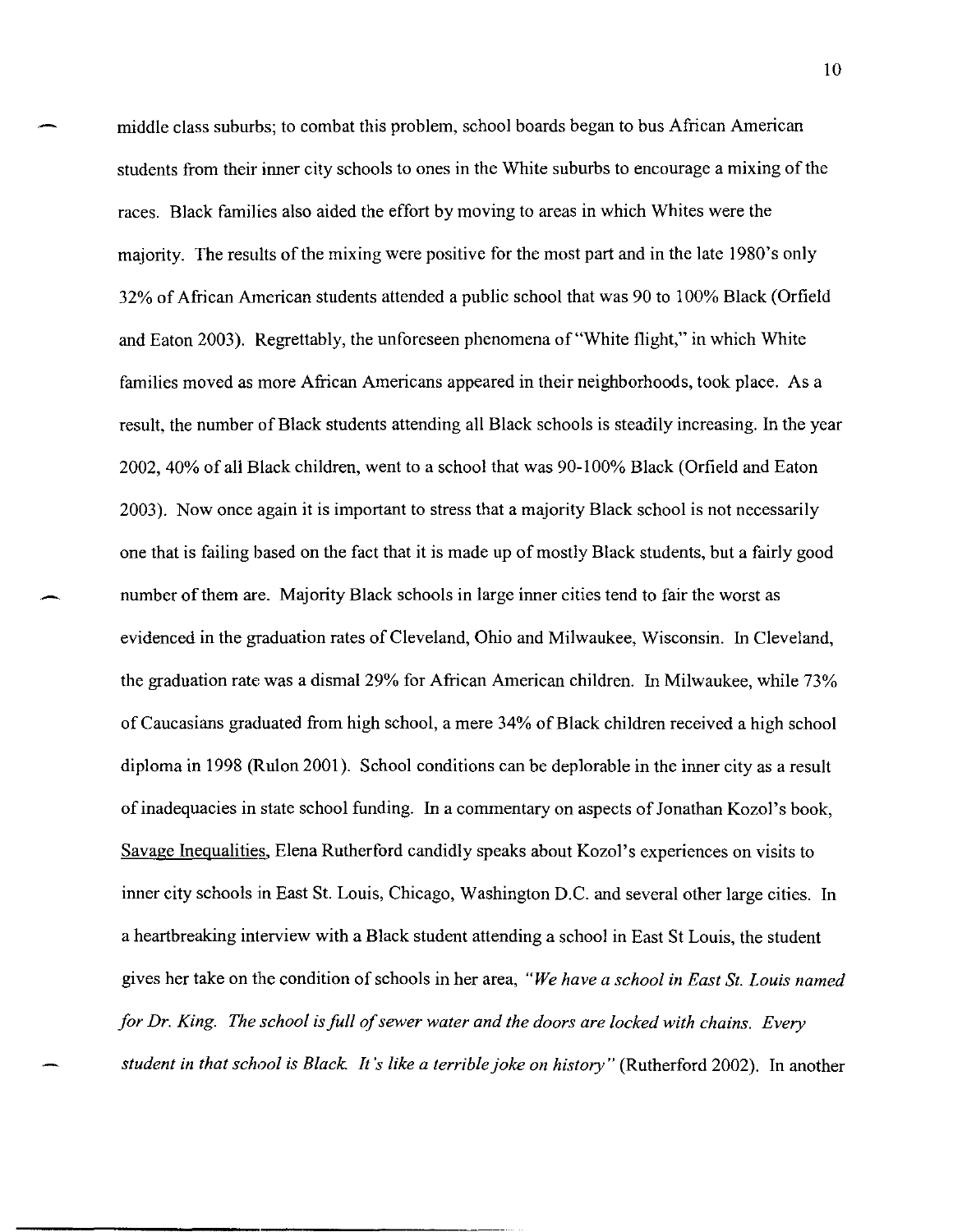episode, a fifth grader in Washington D.C. makes a wish list for her school, she wishes that someone would, *"buy doors for the toilet stalls in the girl's bathroom" and "make [the building] pretty,* " *because the "way it is, I feel ashamed"* (Rutherford 2002). What kind of education can a student receive in an environment that is contaminated with sewer water and where doors on toilet stalls do not exist? If sufficient funding is not being allotted to secure basic human rights, such as sanitary conditions, imagine the funding that is available for educational materials such as books and computers? The reality is that Black children in predominately-Black schools are unable to put much faith in the education that they receive and so their college dreams are dashed before they even are afforded a chance to have them.

## African American Culture as a Culprit in the "Educational Gap"

A second, and often overlooked, cause of underachievement by African American's is the culture's own pressure on Black students to view educational success as "acting White." In his book, The Content of Our Character, Shelby Steele defines this trend,

> *As individuals, Blacks cannot help but want the same sorts of things all individuals want, namely a better life* - *an education, a home, a prosperous career, a well-eared-for family, maybe fame and wealth. But the pursuit of these things will inevitably draw us into the American mainstream where we will surely encounter much racial vulnerability. And this* is *the point at which our racial identity, out of the impulse to make us seem proud and invulnerable, can become a hegemonic censor that holds us back by recompensing vulnerability in such a way that moving ahead as an individual amounts to racial betrayal.* (Steele 71)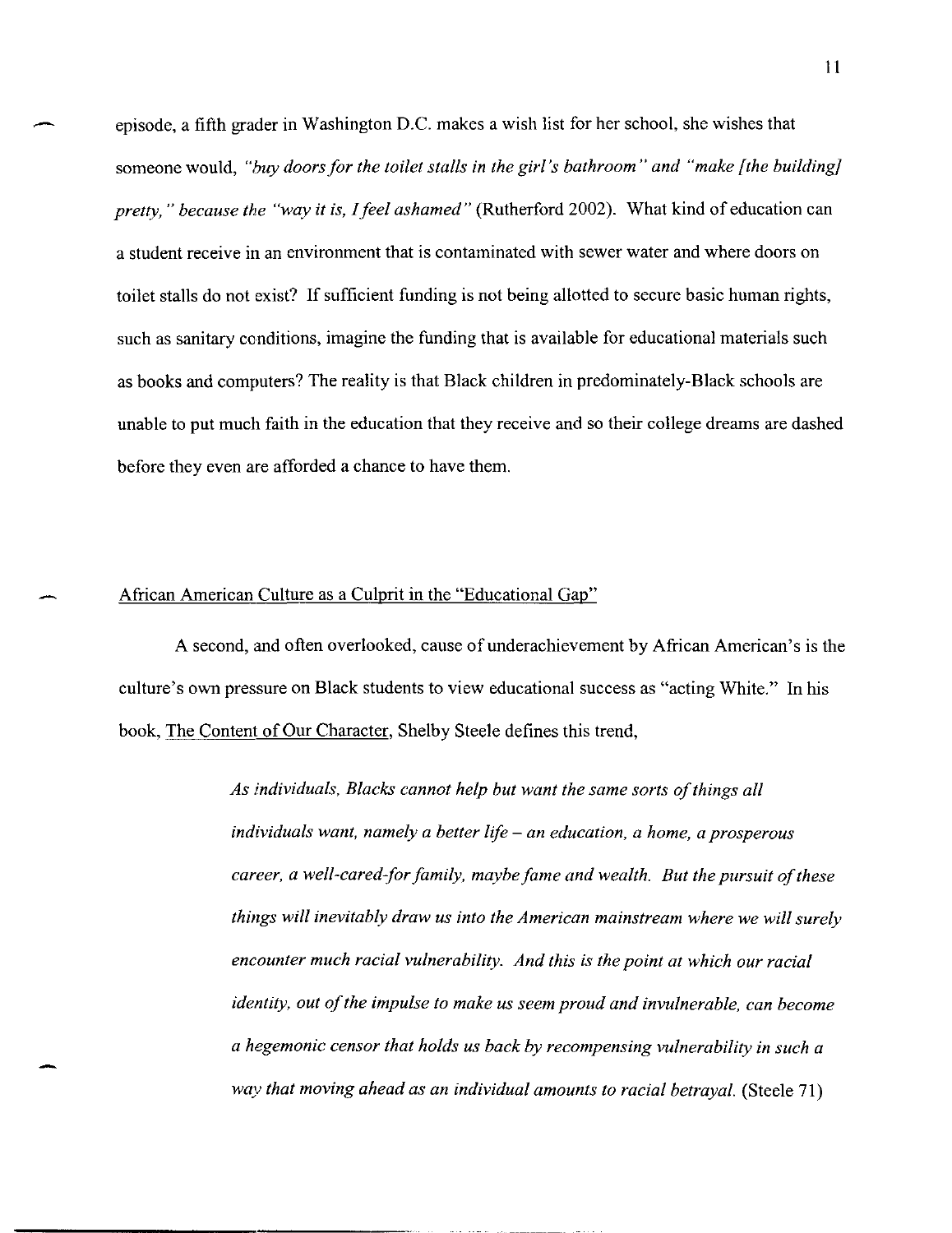This cultural force actually discourages Blacks from stepping out of the confines of oppression that they have been forced to endure for generations, unless the path of escape is something that society expects Blacks to excel in. Often times African American children are given a basketball before they are given a book and are praised for their athletic prowess rather than their academic achievements. Many Black children are more likely to have a favorite rapper than a favorite poet and brain cells are reserved to safeguard the newest rap lyrics rather than homework assignments.

> *Across the country thousands of young Black males take every opportunity and make every effort to reach the elite ranks of the NBA or NFL. But in the classroom, where racial vulnerability* is *a hidden terror, they and many of their classmates put forth the meagerest of effort and show a virtual indifference to the genuine opportunity that* is *education.* (Steele 52)

The speech pattems of Ebonics prevail in school halls and students that choose to use proper English are branded as "Oreos," because they are seen as Black on the outside, but White on the inside. Ronald E. Ferguson comments on the issue,

--

*Imagine two runners nearing the end of a one-mile race, separated by forty yards. Like the bottom three-quarters of Black and White students, who spend very little time outside of school on homework, the runners* in *this race are jogging at a leisurely pace [...]* why is the distance between the runners not closing more *rapidly? Or, why* is *the second runner not running faster* in *order to catch up? After all the front runner* is *only jogging. The acting White hypothesis probably*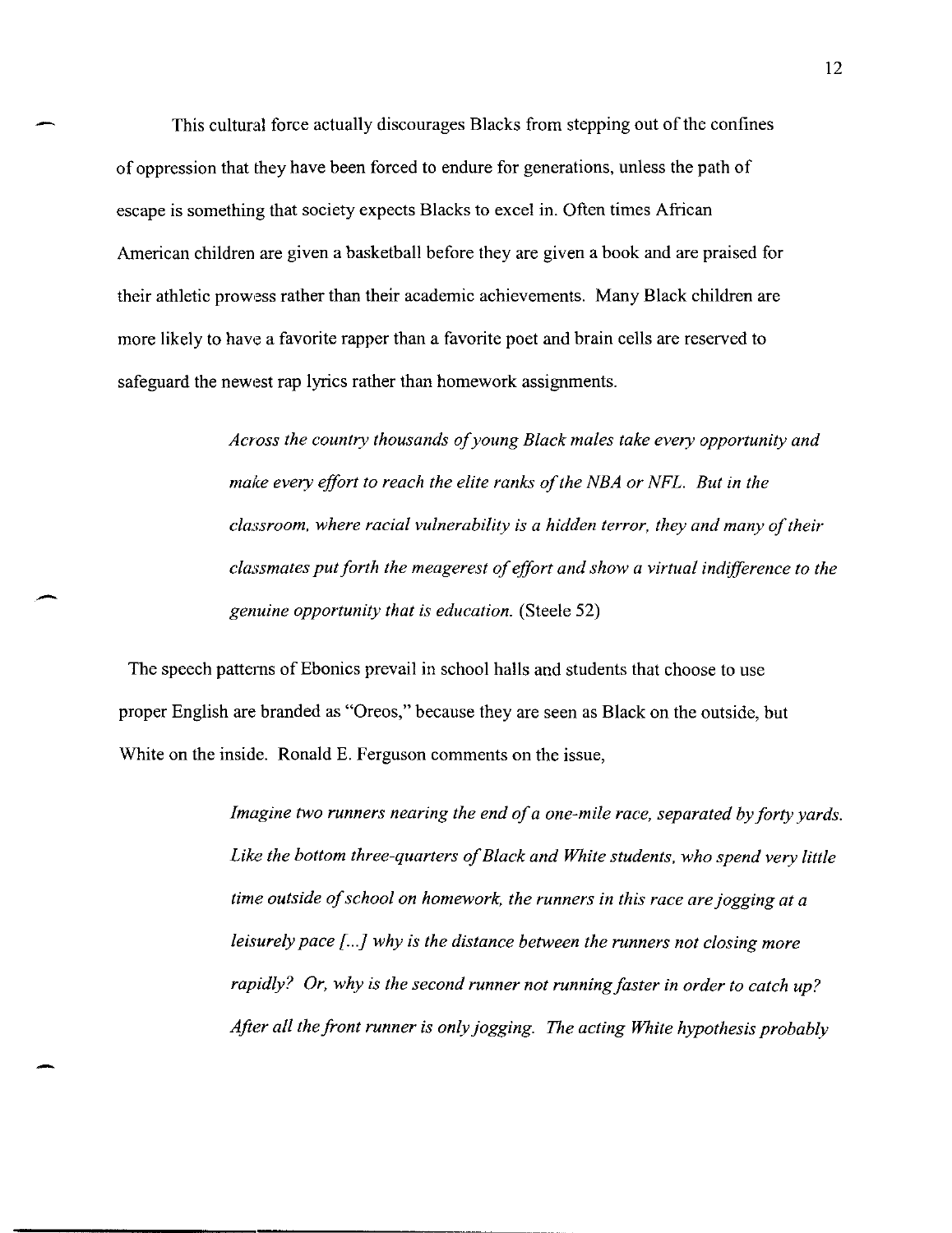*does help to explain why Black students are not closing the gap with Whites who make relatively little effort.* (Ferguson 396)

In a culture where being a famous basketball player overshadows being a heart surgeon, children are subconsciously, and at times explicitly told, that an education is secondary to a life of fame. It is worth noting that although this phenomenon exists throughout the African American community, may Blacks choose to ignore it and therefore place a high value on education as evidenced in a conversation by minority students attending a summer program at the Massachusetts Institute of Technology,

-

-

*At a lunch table, over cold cuts on whole wheat, talk turns to the ultimate insult: "wanting to be White.* " *Jocelyn Truitt, a Black girl from a good Maryland high school, says her mother, a college professor, "started early on telling me to ignore the whole 'White' thing .* .. *I've got White friends. People say things, that I'm trading up, selling out, but I don't listen. Let them talk.* (Suskind 1)

These African Americans realize that in an attempt to gain an education, they are in no way leaving behind their cultural heritage in exchange for a "White one," they are simply trying to take advantage of all that life has to offer them. Reacting to the judgment that she received from fellow African Americans after attending Harvard University, Debra Dickerson writes,

> *At 40, it's still a knife in my heart to know that so many Blacks consider me a Tom. It no longer silences me or affects my behavior—it just hurts, it hurts because the disapproval* is *of the playground variety-the Head Negroes make* it *known who* is *outside the pale and quickly punish those who fail to cut the offimder off* [. . .} *there* is *something wrong about seeing other Blacks' eyes go*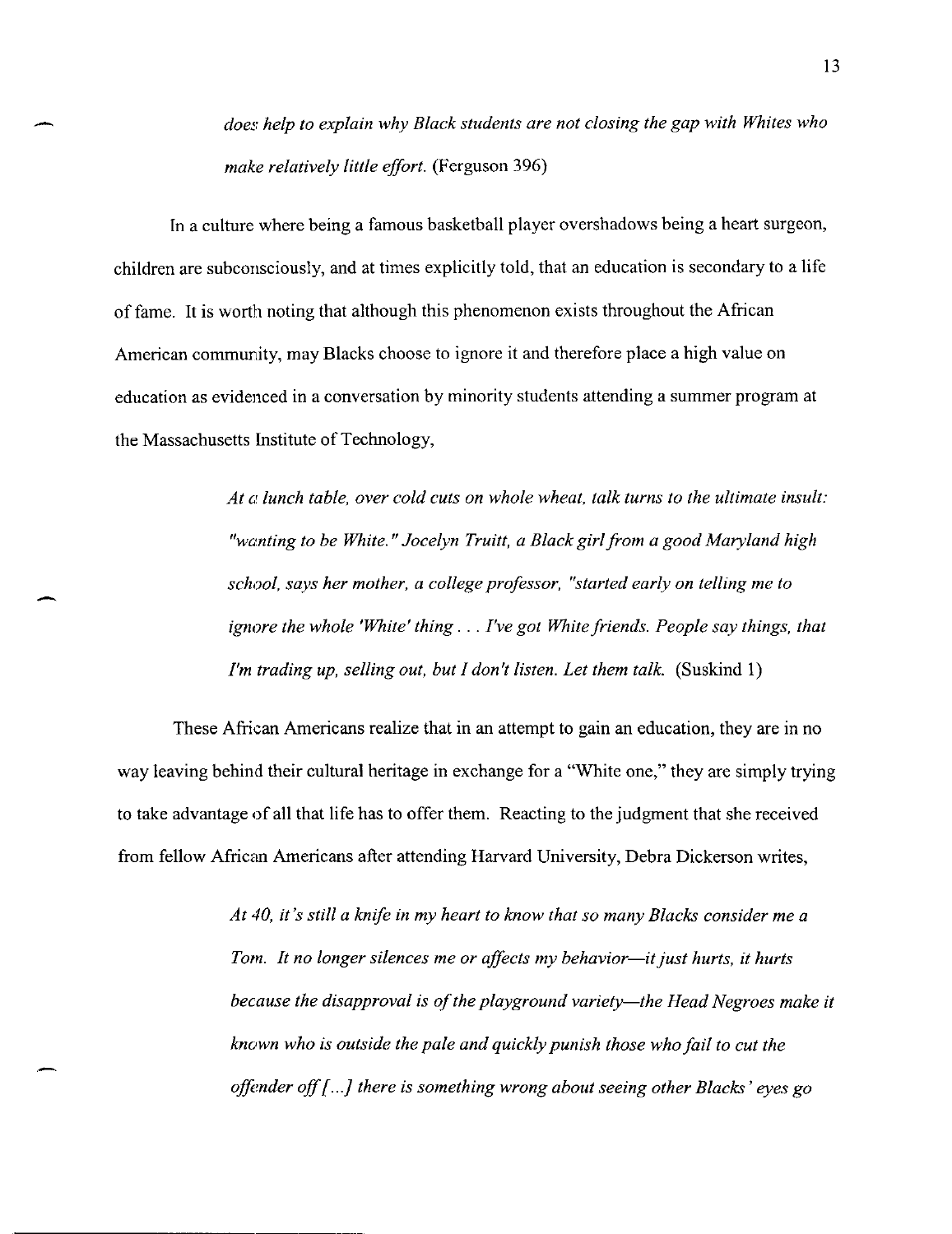*slanted in negative judgment when* f *break racial ranks on a matter or principle that wakes in me a pubescent need to pretend to be something I'm not. I resist it, I leave like minds to think alike, but it saddens me.* (Dickerson B11)

#### Psychological effects Black Students Face Due to Affirmative Action

-

What happens when an African American student is helped by affirmative action in an admissions assessment? Let us take for example a Black high school graduate from a 90% Black high school, who was not subject to a failing school district, or made the best of a bad situation and has what it takes to attend college, we will call him Joe Black. Schools are eagerly awaiting his application and when that application is received and reviewed by Sleepy University, affirmative action is used when making the decision and Joe is given 15 admissions points for being a minority. At the end of review, Joe is over the necessary points for admittance by 2 and is therefore granted admission. Mr. Black's acceptance letter will not mention that affirmative action policies were a factor in his admittance; he will simply be told, "Welcome to Sleepy University, see you in the fall." If Sleepy U. uses affirmative action in its' admissions decisions, it is probably safe to say that the student body is mostly made up of Caucasian students and minorities are actively admitted to diversify the campus. Now let us propose that Sleepy U. has a student body of 3,000 students and that Whites make up 70% of the population and Blacks account for 5%. The other 25% includes Hispanics, Asian Americans, and other racial minorities. When our Black student, Joe, arrives on campus, he is just one of ISO other African American students on campus. Coming from a school that was by and large made up of Black

- -- --~- - ------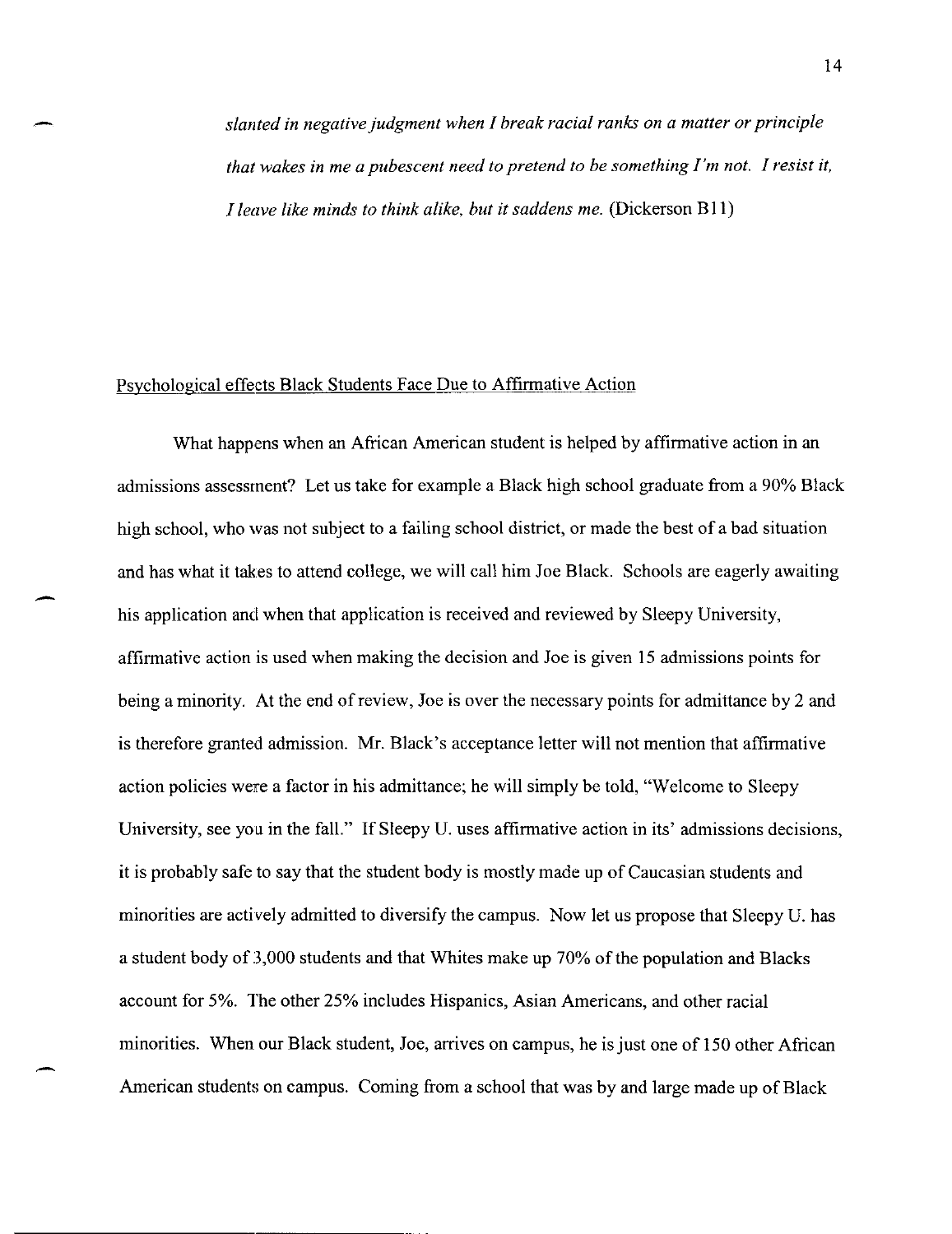students, our new freshman will undoubtedly feel out of place in his new world. After his first week of classes Joe feels overwhelmed as the only student of his race in each class and feels as though he is not being accepted on campus; thoughts begin to cross his mind that he may not be capable of making the grade at Sleepy U. Aware of affirmative action policies at the university, the emotionally overwhelmed Joe begins to feel that he was accepted not based on his academic merits, but for the color of his skin and self-doubt pervades his feelings about his genuine mental capacity. Proponents of affirmative action would argue that such a scenario does not occur frequently and that the majority of Black students admitted with the aid of affirmative action policies do not suffer from any adverse psychological consequences as a result. The proponent may further argue that such negative occurrences are only experienced by those African American students who do not truly understand the fact that affirmative action is necessary to help create equality. A valid argument against the belief that self-doubt is not frequently suffered by Africaa American college students as a product of affirmative action is that the fact that it exists is often swept under the rug. Black students who have bouts of self-doubt are not likely to share their feelings with others and when such feelings are shared, they are dismissed as a necessary casualty in the war on inequality.

#### Self-Doubt Revealed

What exactly is this notion of "self-doubt" and what are its' symptoms? Shelby Steele best describes it in one of his numerous essays on African Americans in the United States,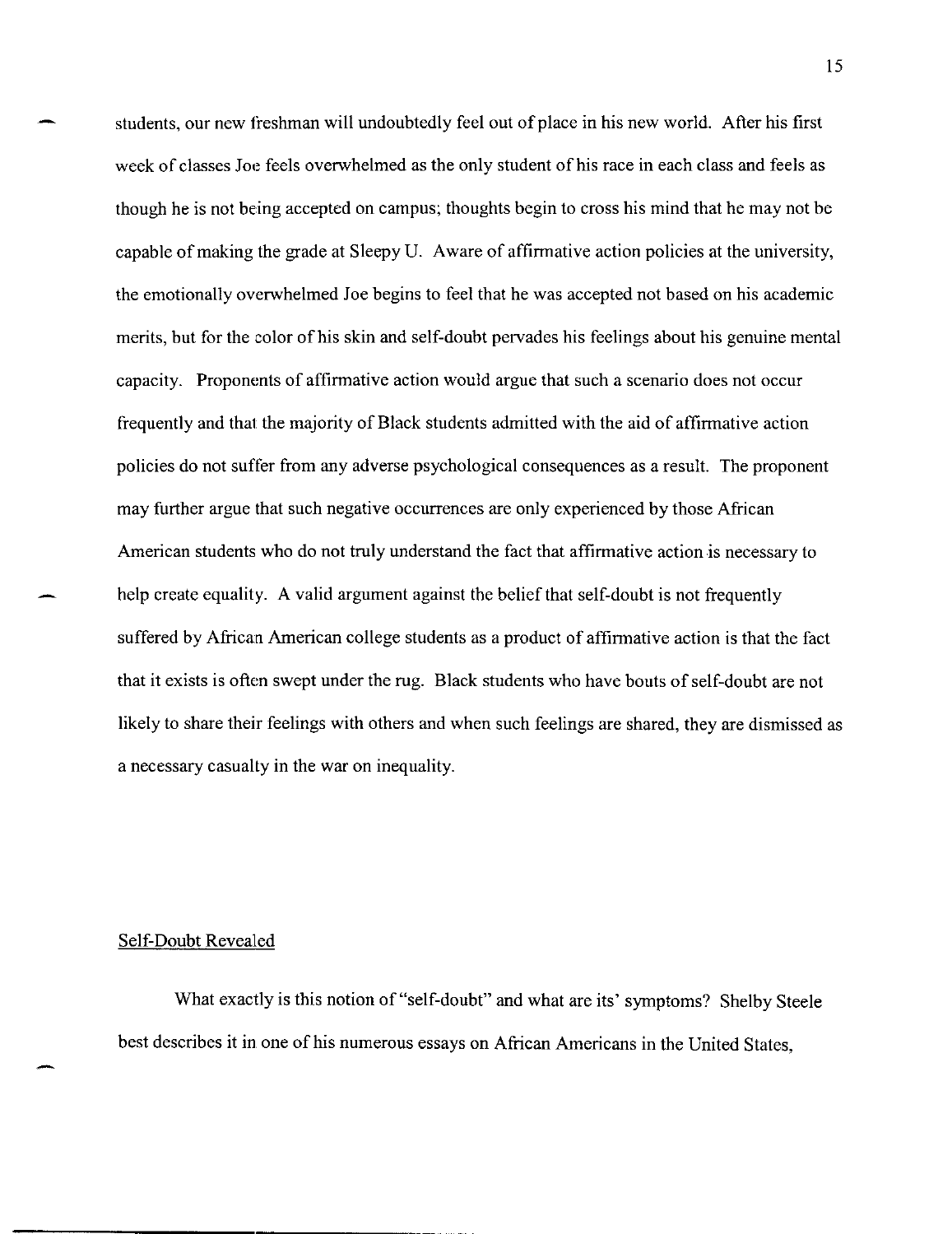*I think that one of the most troubling effects of racial preferences for Blacks* is *a kind of demoralization, or put another way, an enlargement of self-doubt. Under affirmative action the quality that earns us preferential treatment* is *an implied inferiority. However this inferiority is explained- and it* is *easily enough explained by the myriad of deprivations that grew out of our oppression- it* is *still inferiority.* (Steele 116)

Therefore, by saying that African Americans require assistance from affirmative action to be admitted into an institute of higher education, actually indicates that Blacks are incapable of competing with other applicants based on their own merits. **In** further examination of the issue, Steele highlights additional repercussions of self-doubt on the Black individual,

> *Even when the Black sees no implication of inferiority in racial preferences, he knows that Whites do, so that- consciously or unconsciously- the result* is *virtually the same. The effect of preferential treatment- the lowering of normal standards to increase Black representation- puts the Black at war with an expanded realm of debilitating self-doubt, so that the doubt itself becomes an unrecognized preoccupation that undermines their ability to perform, especially in integrated situations. On largely White campuses, Blacks are jive times more likely to drop out than Whites. Preferential treatment, no matter how justified in the light of day, subjects Blacks to a midnight of self-doubt, and so often transforms their advantage into a revolving door.* (Steele 118)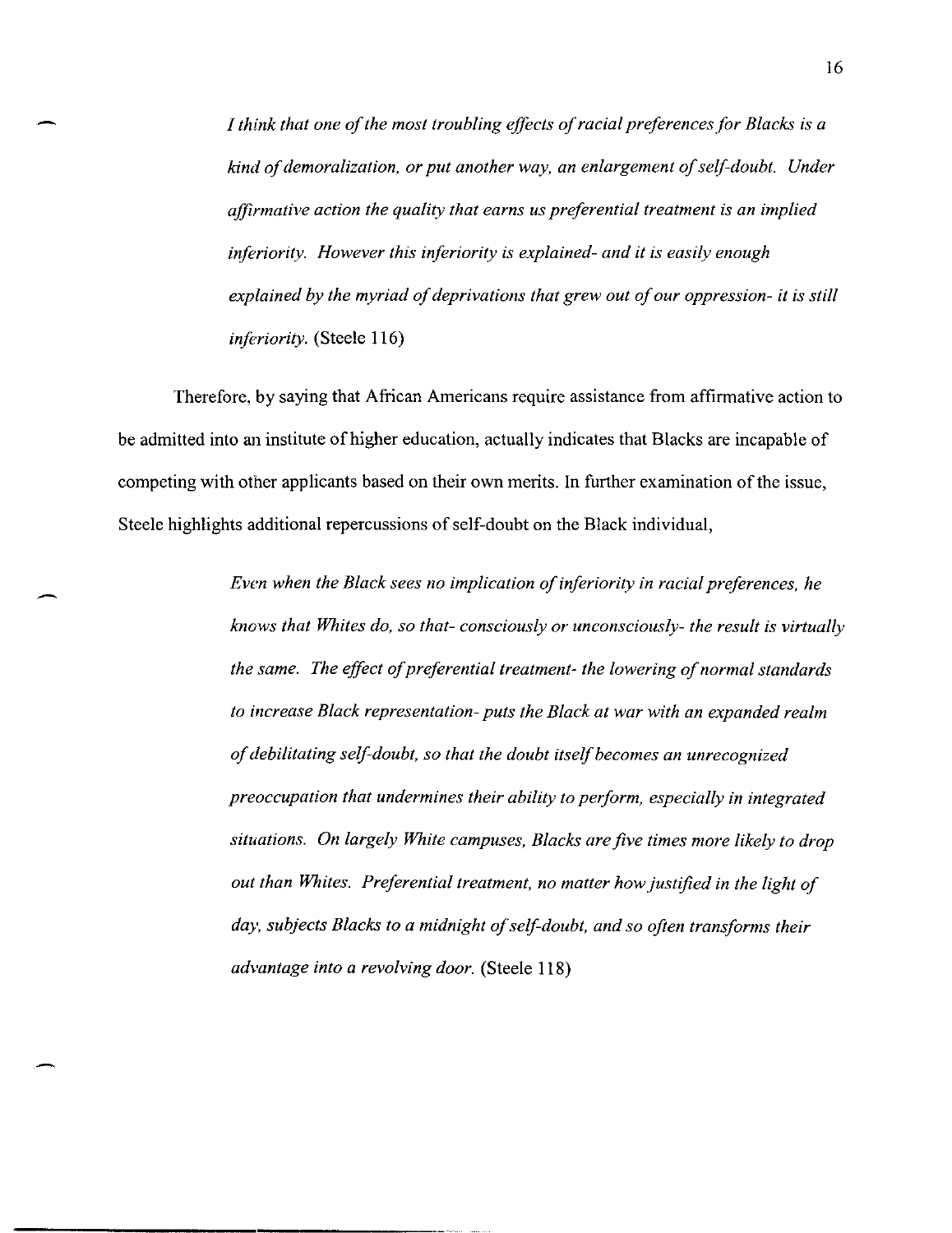Stereotypes about Blacks being mentally inferior to Caucasians, sadly, still exist in our society. A chilling example of this is a conversation that a Black educator at a conference had with a White woman,

> *While swimming in the hotel pool, I was approached by a young White woman who wanted to know what occasion had drawn such a large gathering of African American youth. "Is there a game or something going on?" she asked wearing a bright smile. At first, I wasn't sure what she was talking about. I guess that puzzled look on my face triggered the look of embarrassment on hers. "Oh no,* " *I replied when I finally figured out her question. "These college students are here for a leadership development conference." "Oh,* " *she said, looking genuinely surprised and suddenly speechless. "How nice." As she turned to swim away, I noticed that her face had turned a bright shade of pink. The experience reminded me that despite their achievements in higher education, African American youth continue to fight the stereotype of being everything but scholarly.* (Fields 6)

How many other Caucasians simply assume that an African American is more likely to receive an athletic scholarship rather than an academic one. It is rather interesting that those who whole-heartedly support affirmative action often fail to notice the exact degree to which affirmative action further ingrains the stereotype of Black inferiority into our society or simply dismiss the fact that such a stereotype exists altogether. The inferiority stereotype is one of the most stigmatizing that African Americans face in our country today.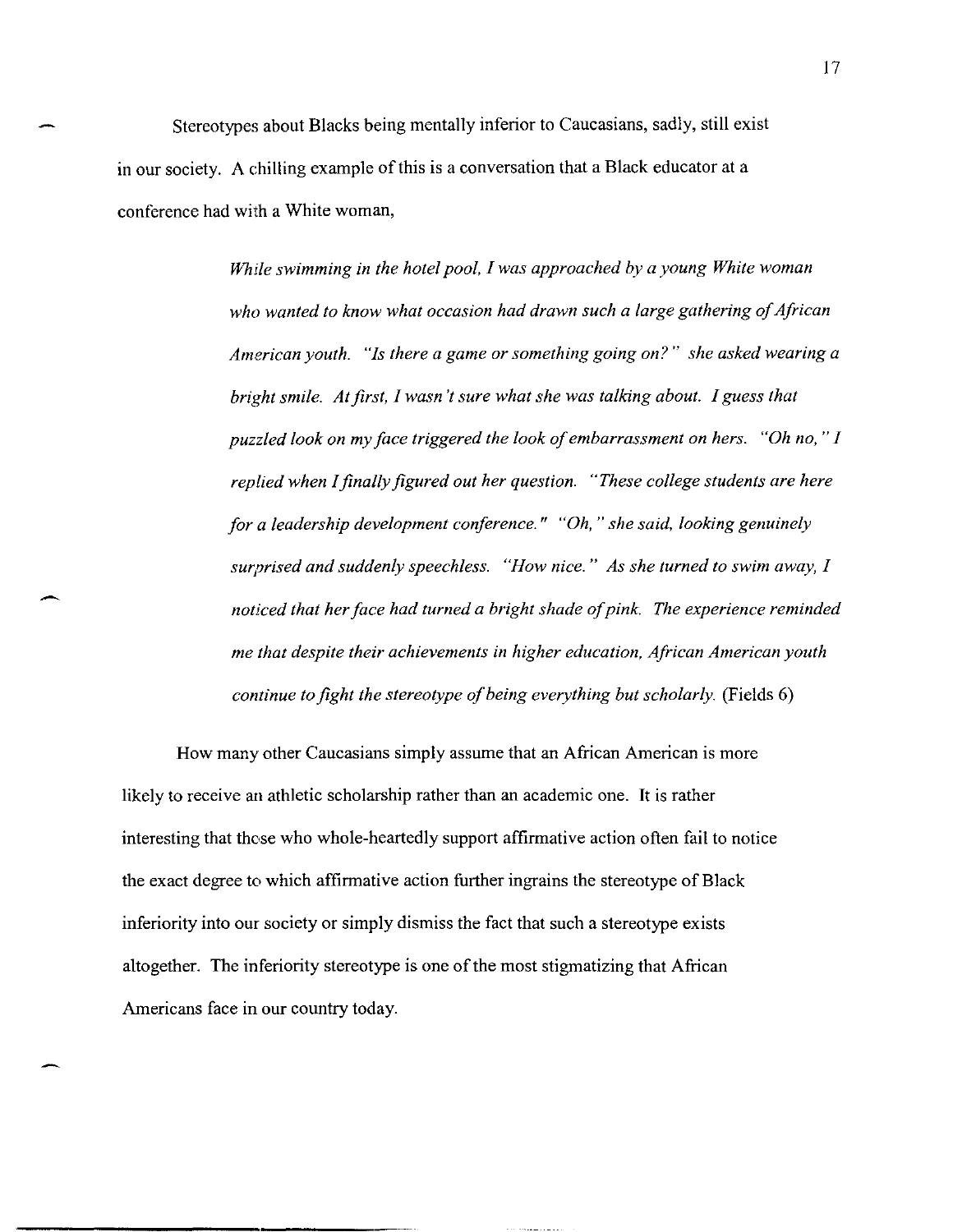*But two things make the myth of Black inferiority a far heavier burden- the broadness of its scope and its incarnation* in *color* [. . .] *Moreover, this* is *made unavoidable for Blacks by sheer visibility of Black skin, a skin that evokes the myth of inferiority on sight .... "They see me as an affirmative action case,* " *one Black student told me at UCLA. This reinforces the myth of inferiority by implying that Blacks are not good enough to make* it *into college on their own.*  (Steele 134)

In an effort to give African Americans a leg up, a hindrance is actually being placed in their way, which hampers the success of Blacks in our society. When Black students are aided by affinnative action policies during the admission process at institutes of higher education, isn't the sinister message that they are less than worthy being propagated? Once these Black students become a part of their respective campuses, in which they are a part of a noticeable minority, the belief that they must work harder than the average student kicks into full drive. "I must work harder to prove that I am not inferior," becomes a mantra as Black students take on the role of "other" in their classes. When the first, less than stellar grade is returned to an African American student, the initial thought that enters his or her mind is, "Maybe I'm not smart enough for college." A known answer may often go unsaid, as a Black student keeps his or her hand down in an effort not to shame their race with the wrong answer.

> *The myth of inferiority constitutes a very sharp and ongoing anxiety for young Blacks, the nature of which* is *very precise:* it is *the terror that somehow, through one's actions or by virtue of some "proof" (a poor grade, a flubbed response in class), one's fear of inferiority- inculcated in ways large and small by society-*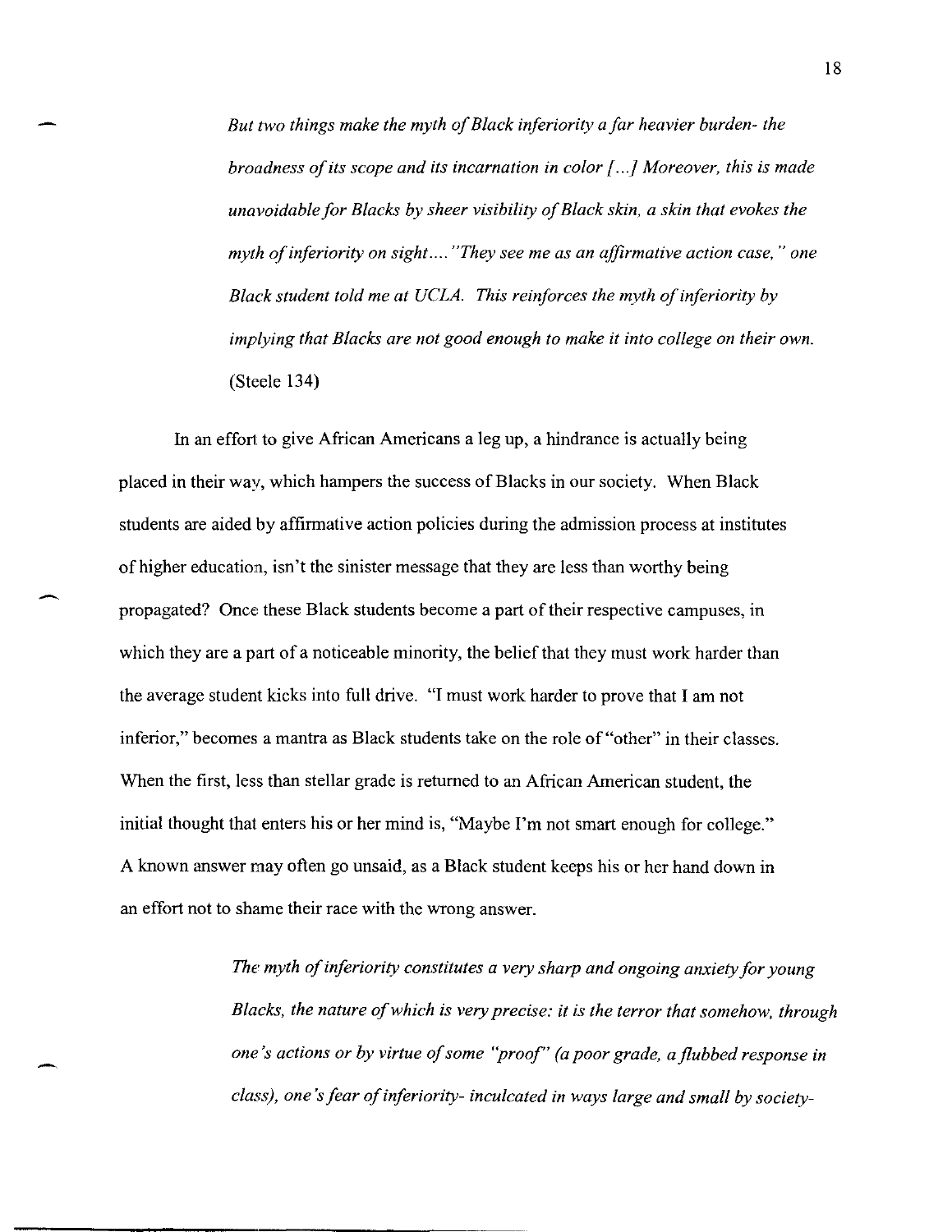*will be confirmed as real. On a university campus where intelligence itself is the ultimate measure, this anxiety* is *bound to be triggered.* (Steele 135)

Self-doubt is an unfortunate reality of affinnative action in the lives of African American college students. Even without affinnative action, the students feel that they are at a disadvantage due to the color of their skin; affinnative action can often serve as another vehicle of this disadvantage.

#### Effects of Affinnative Action and Race Relations on Campuses

Affinnative action is a CUlprit of racial tension on a national level and college campuses are no exception as a harbor of racial anxiety. On college campuses across our nation, a powder keg of repressed racial tension is ready to explode without warning. Although affinnative action is not the only cause for racial strife, it is serving as the match that will likely set off the powder keg. With affinnative action policies in place at many institutes of higher education, it is very easy to get an opinion about the fairness of such policies. Even though the use of a quota system within the confines of affirmative action has been deemed illegal, many citizens of our society still associate the application of goal numbers with affirmative action. The average Caucasian college student would agree with the notion that more qualified Caucasian applicants are passed over in order to allow less qualified minorities admittance at a university in order to reach demographic goals. How does this inadequate assessment of the situation affect African American students at institutions where affinnative action is used? They feel that they are viewed as "Affinnative action cases" and seen as less than worthy of enrollment at their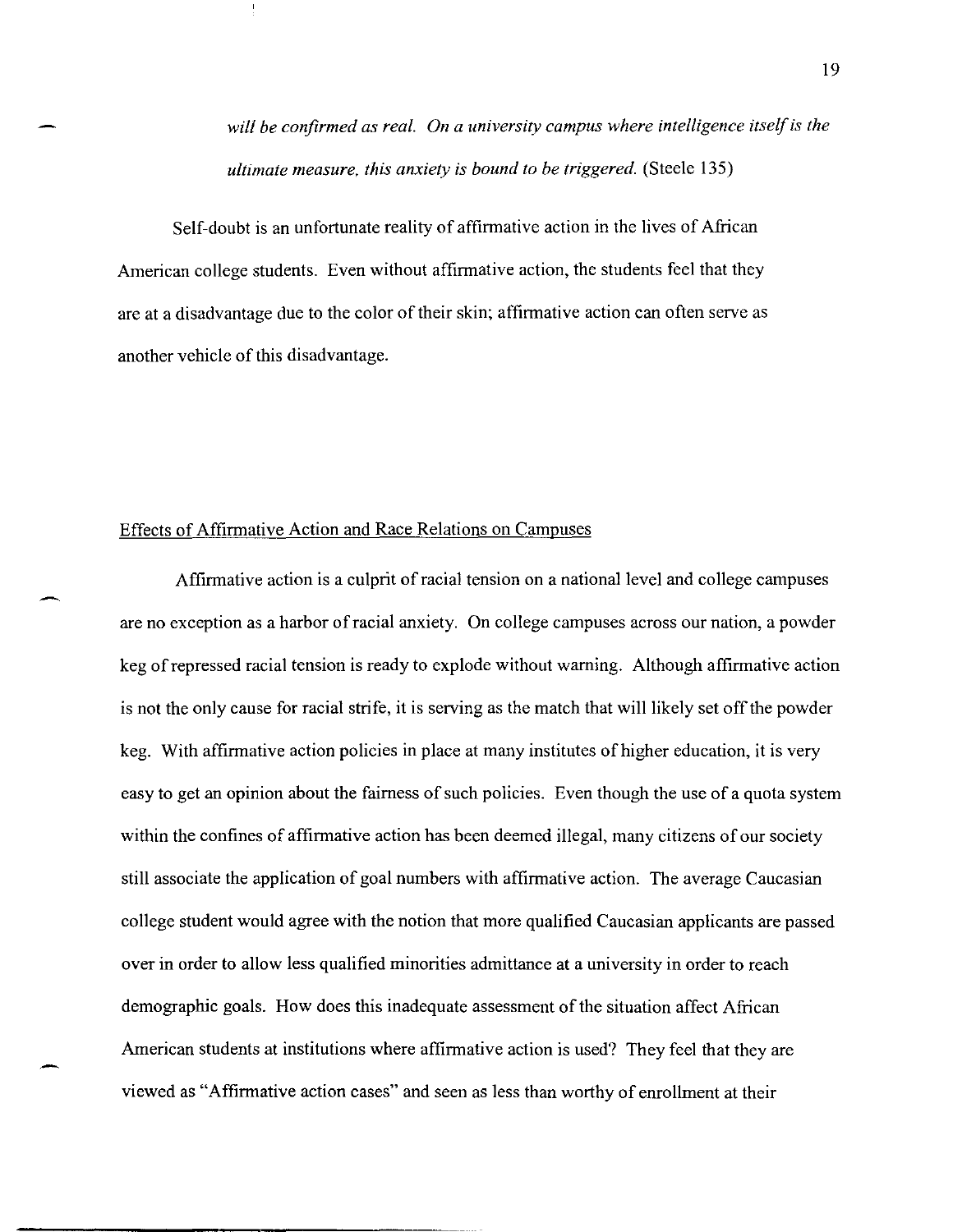respective schools. Racial tension is bound to take place as both races try to deal with their feelings of resentment towards the other. Steele summarizes it best, *"To highlight one's difference as a source of advantage* is *also, indirectly, to inspire the enemies of that difference"*  (Steele, 141). Unfortunately, society shuns open discussions about race and the ones that do occur are marked by a civility that shies away from the critical issues. More often than not, Caucasians are plagued by "White guilt" when dealing with African American issues,

> *Guilt* is *the essence of White anxiety just as inferiority* is *the essence of Black anxiety* {. . .} *the darkest fear of Whites* is *that their better lot in life* is *at least partially the result of their capacity for evil- their capacity to dehumanize an entire people for their own benefit and then to be indifferent to the devastation their dehumanization has wrought on successive generations of their victims. This* is *the terror that Whites are vulnerable to regarding Blacks.* (Steele 144)

Whenever a racial issue between Blacks and Whites is discussed, the Black debater is almost obligated to gain control by playing the guilt card; ifhe chooses not to bring up the past, then he risks a backlash from fellow African Americans. The Caucasian side argues, "Affirmative action is not fair, because it provides preferential treatment to African Americans," to which the Black side predictably responds, "What is the big deal, you owe us for all of the past injustices!" Suddenly the debate takes a sudden turn as the Caucasian decides whether or not the last statement warrants a response. He can either lash out with a remark that will brand him as a racist, or just quietly accept defeat. The two sides are right back where they started from and the tension grows. It :is very apparent that this lack of open communication only adds to the

**-------------------------** ------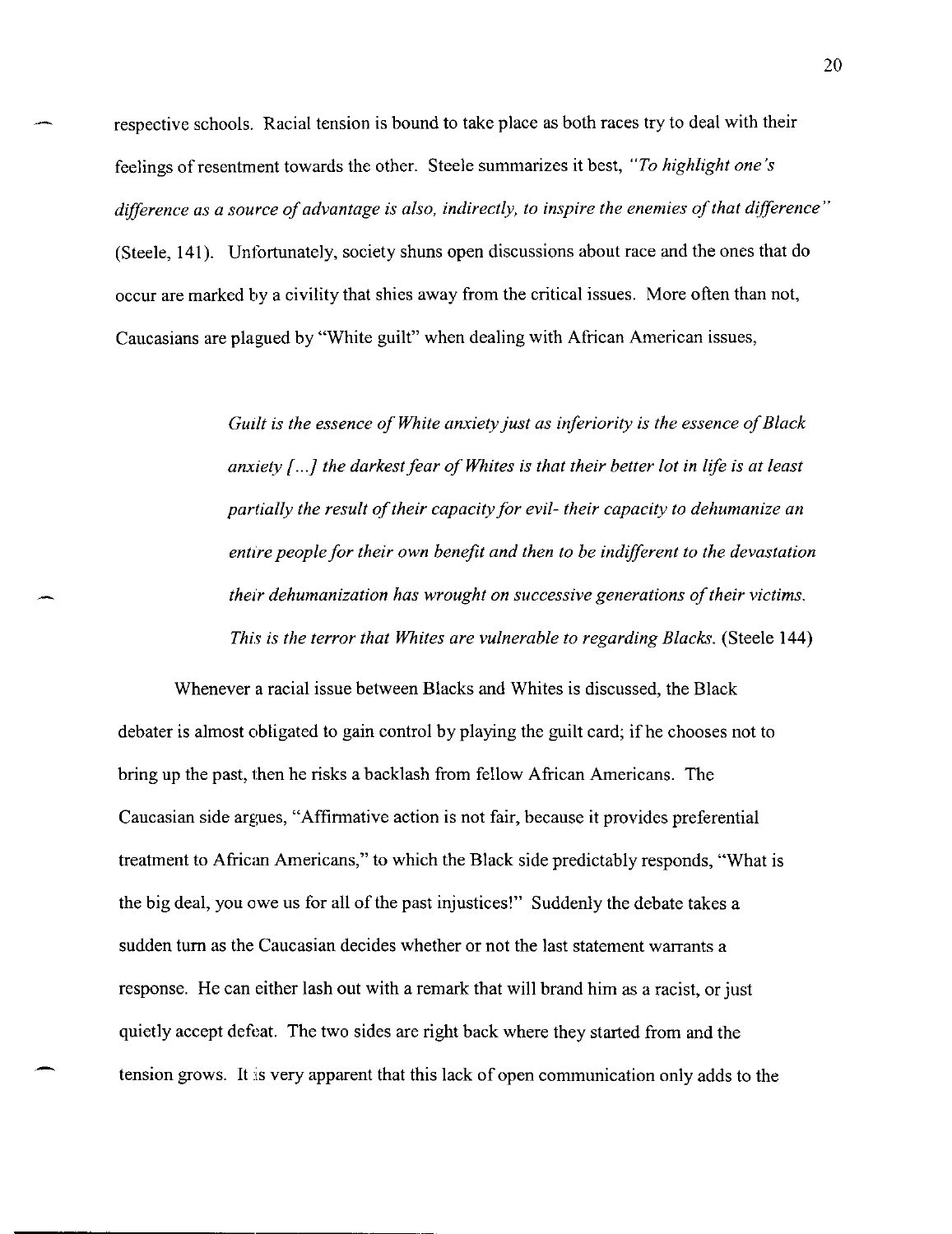racial tension. Caucasians are unable to have a negative opinion about affirmative action without being relegated to the role of racist and Black justification of affirmative action is often only based on the past actions of Whites. Neither side is able to come to any type of solution to the problem, because neither side is willing to look deeper than the surface. On college campuses throughout the country an obvious line is being drawn between the races as sides are taken on the affirmative action issue. Unfortunately, this can only add to the lack of communication, which will lead to extra pressure being applied to the racial tension powder keg.

### Affirmative Action and the Insinuated Helpless Condition of Black America

It cannot be denied that Blacks in America are naturally at a disadvantage due to persistent stereotypes and the ugly monster of racism. Places still exist in the United States in which, in the year 2003, things still function as they did in the 1950's. Blacks and Whites live separate existences, full of suspicion and loathe for the other side; words such as "integration" and "equal opportunity" are not even a thought in the social conscience. An African American is often passed over for a job due to the "Good Ole' Boy" system. A Black man is more likely to be sentenced guilty for the same crime that a White man gets away with. The list of unequal treatment could fill thousands of volumes of books and is the very basis for the implementation of affirmative action in our society.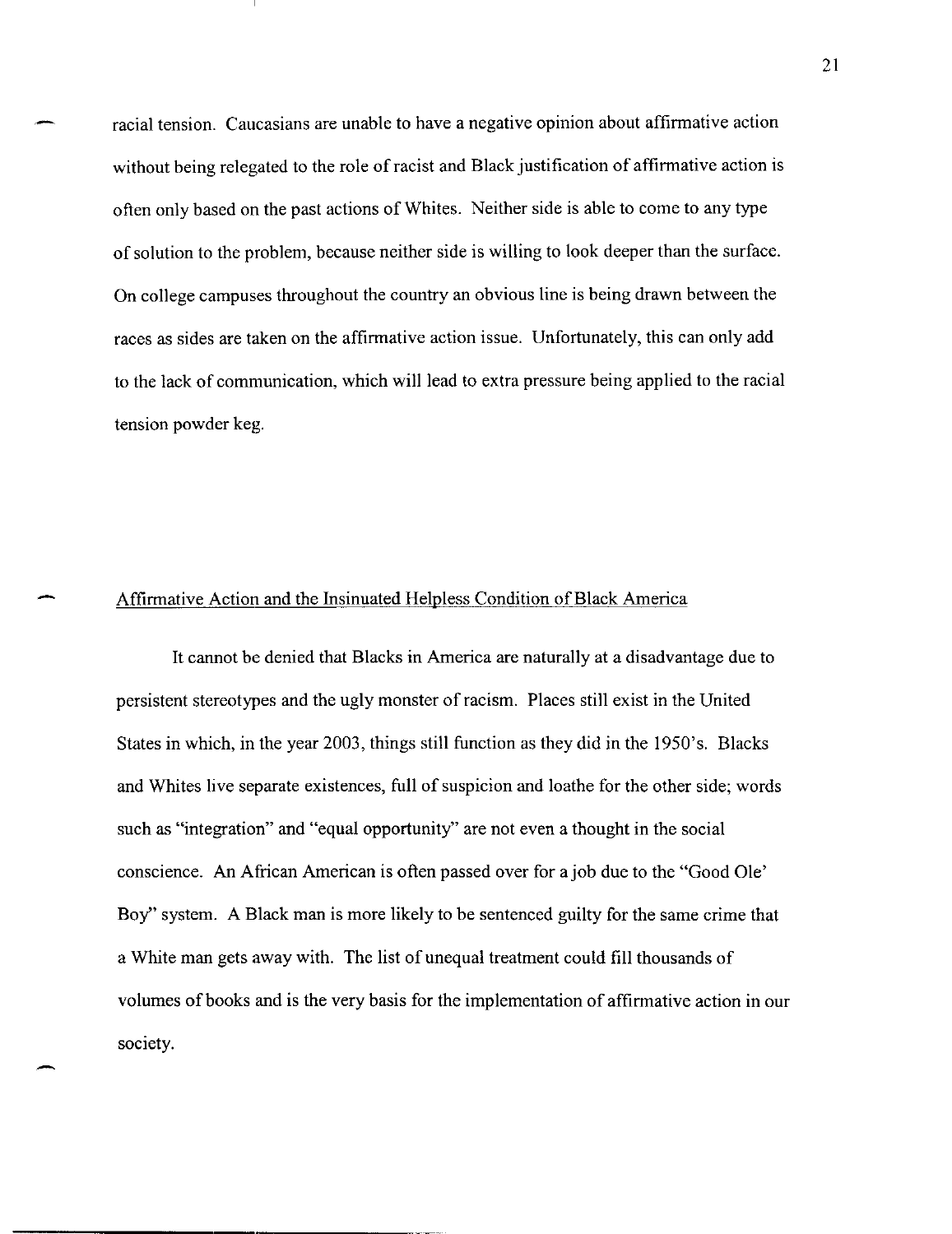*In my daily life I continue to experience racial indignities and slights. This morning I was told that Blacks had too much musical feeling (soul, I suppose) to be good classical musicians; yesterday* 1 *passed two houses with gnomish little Black lawn jockeys on the front porch; my children have been called "nigger, " not to mention myself;* 1 *wear a tie and carry a professional briefcase so my students on the first day of class will know that I'm the teacher; and so on.* (Steele 169)

Created with the intent to create equality, does affirmative action actually encourage inequality? Some would argue that in our current day and age, an African American is capable of achieving anything they want to in our society- even with the existence of racism, but it is the self-victimization within the race that limits their potential.

-

*By many measures. the majority of Blacks- those not yet in the middle class- are further behind White today than before the victories of the civil rights movement. But there is a reluctance among Blacks to examine this paradox,* 1 *think, because it suggests that racial victimization is not our real problem.* If *conditions have*  worsened for most of us as racism has receded, then much of the problem must be *of our own making... We are in the odd and self defeating position in which taking responsibility of bettering ourselves feels like a surrender to White power.*  (Steele 15)

**In** the end, does affirmative action in higher education play into the African American role of victim? Can a Black student with college aspirations not take advantage of the American Dream and work hard to attain their goal? There are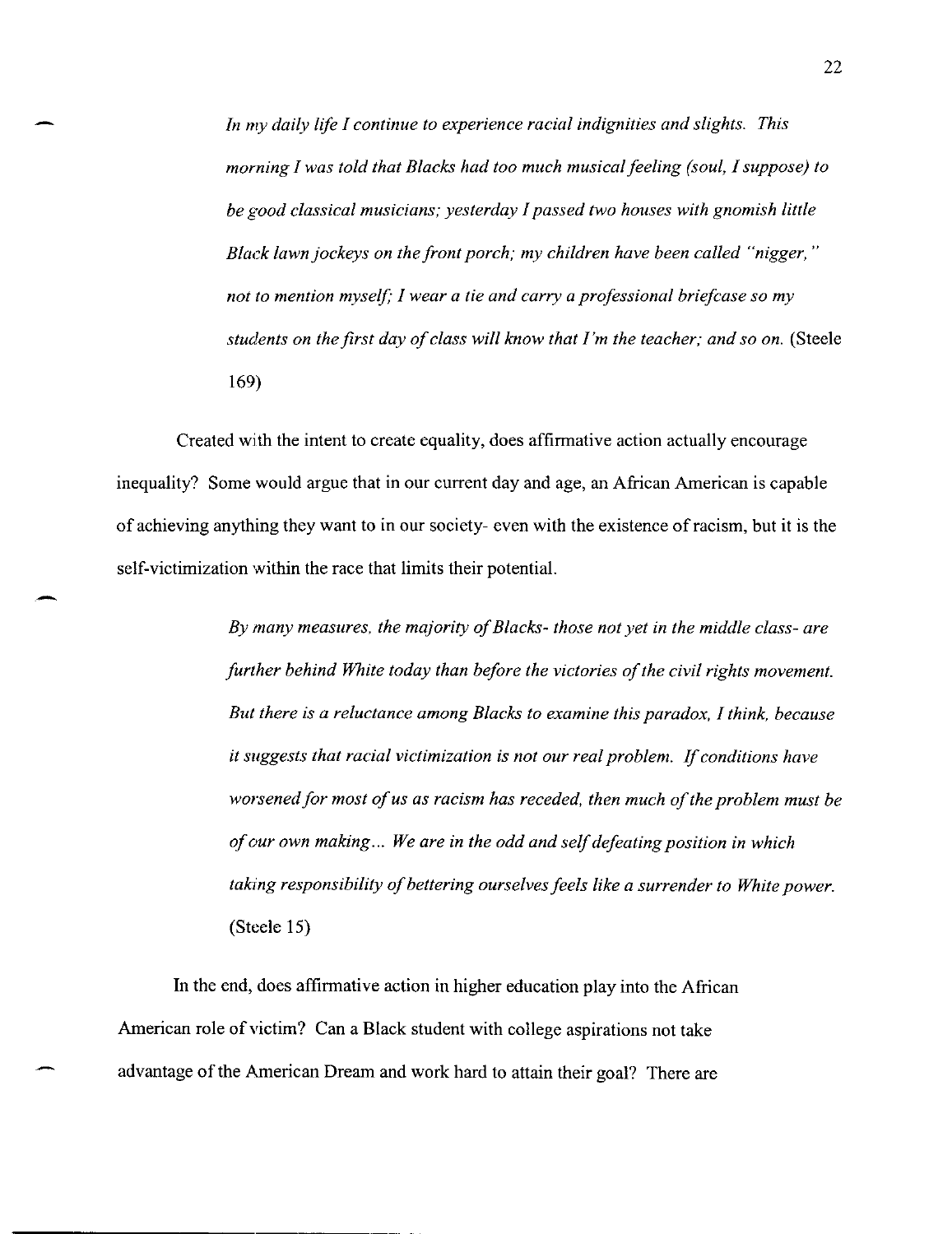circumstances in which a Black student may not be able to reach such a goal due to poor schooling, but how low should the leveling field be lowered with affirmative action? Other pertinent questions need to be answered such as how long will affirmative action serve as a band-aid for the deeper problem and what happens when it is taken away? Just how long will Blacks feel that they are owed by Whites?

#### Conclusion

-

It is well known that affirmative action in higher education results in intelligent Black students being admitted into college, graduating, and being productive citizens in our society; to argue against this fact would a winless effort. As with many other things that produce positive effects, the negative effects of affirmative action in higher education, especially in the Black community, can be overshadowed. The question as to whether or not the positive effects outweigh the negative ones is not a question that is easily answered. The use of affirmative action itself is constantly under fire and until it is amended such that all sides are satisfied, the answer to this question, and many others, is nearly impossible to decide upon. I echo Shelby Steele's thoughts on the subject,

> *I would like to see affirmative action to go back to its original purpose of enforcing equal opportunity- a purpose that in itself disallows racial preferences. We cannot be sure that the discriminatory impulse in America has yet been shamed to extinction, and I believe affirmative action can make its greatest contribution by providing a rigorous vigilance* in *this area. It can guard*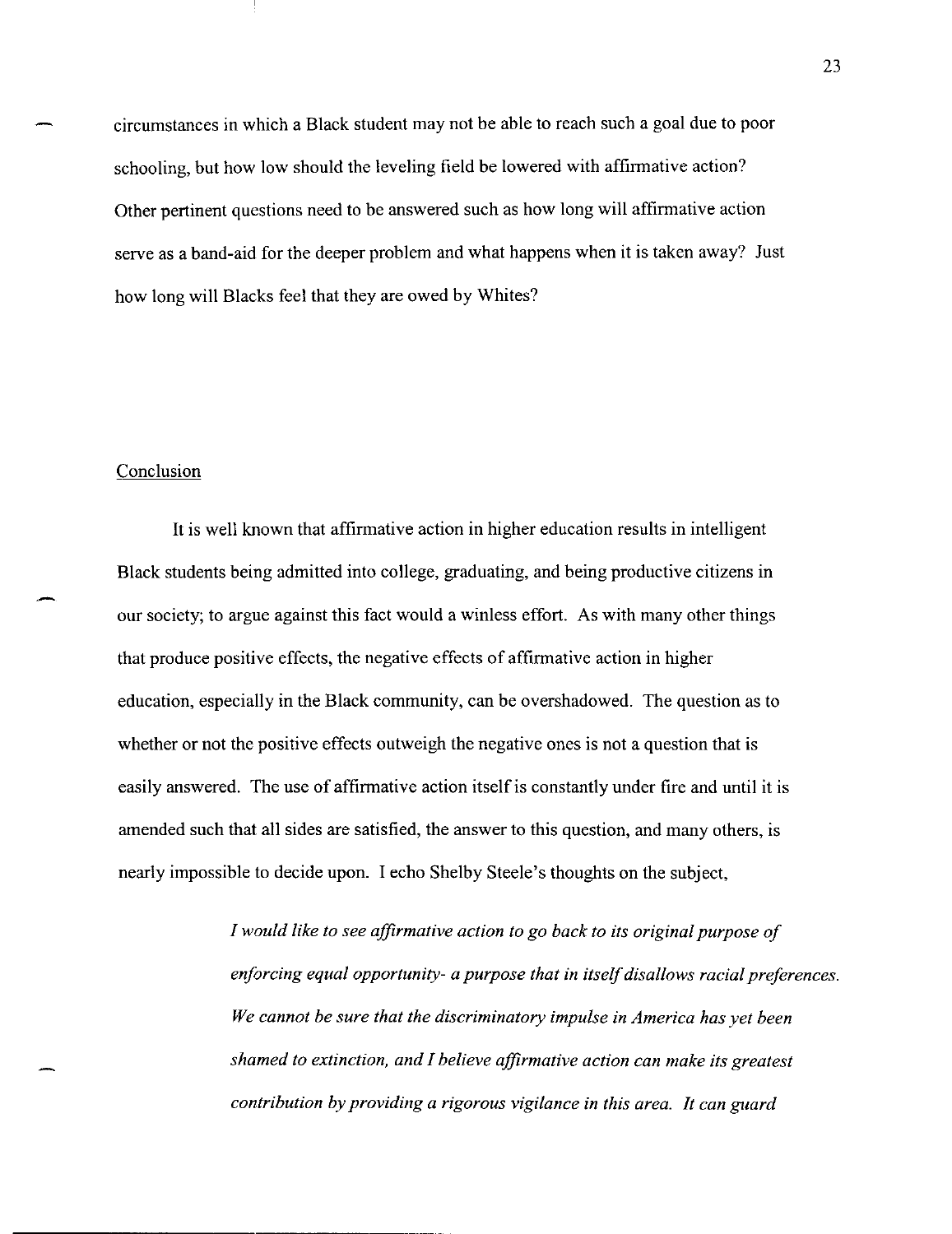*constitutional rather than racial rights, and help institutions evolve standards of merit and selection that are appropriate to the institution's needs yet as free of racial bias as possible (again. with the understanding that racial imbalances are not always an indication of racial bias). One of the most important things that affirmative action can do* is *to define exactly what racial discrimination* is *and how it might manifest itself within a specific institution [...] But if not preferences, then what? I think we need social policies that are committed to two goals: the educational and economic development of disadvantage people. regardless of race, and the eradication from our society- through close monitoring and severe sanctions- of racial, ethnic, or gender discrimination.* (Steele 123-24)

Only time will tell the fate of affirmative action in higher education. but I hope that it will eventually become a vehicle to benefit the African American community with fewer negative consequences.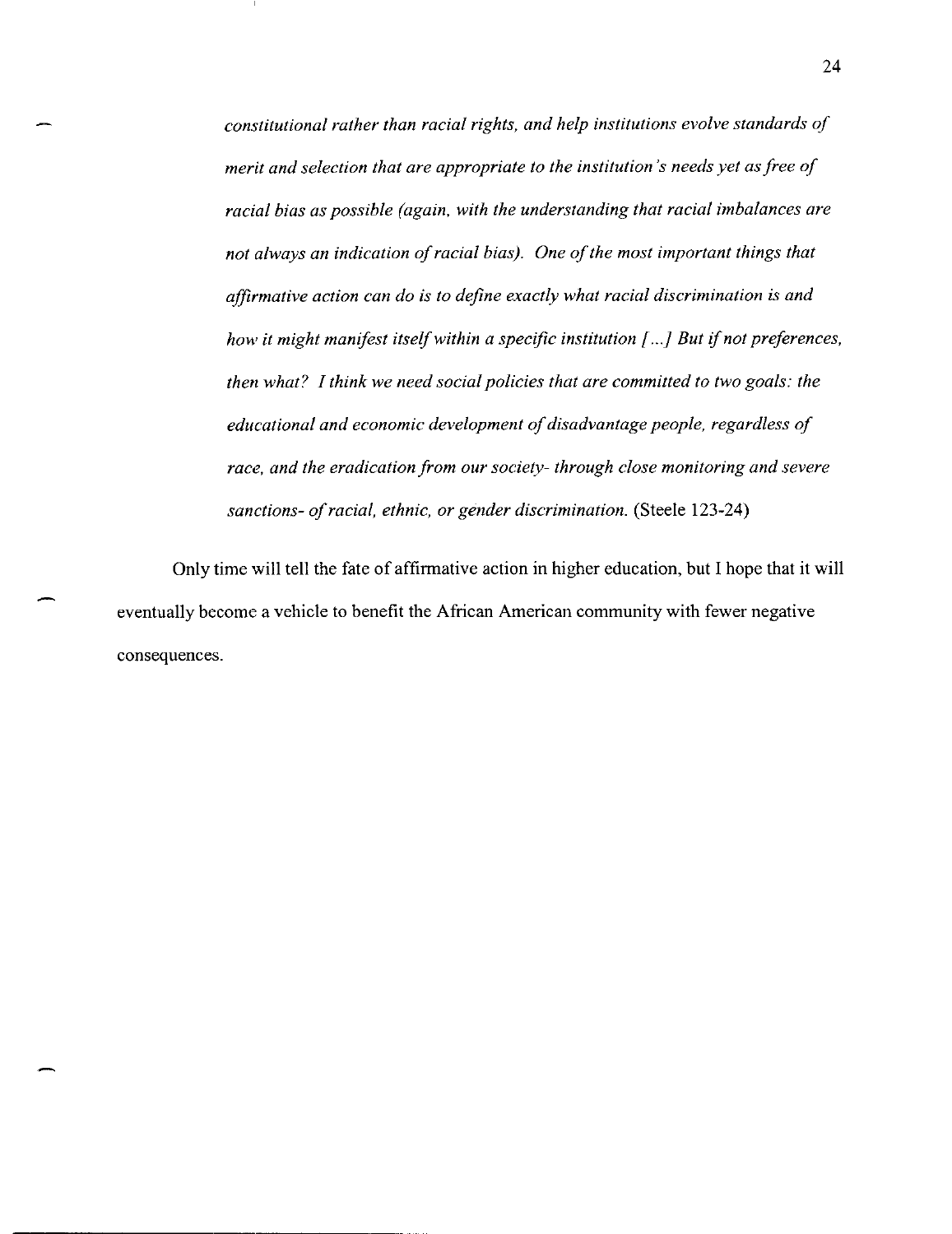## **Works Cited**

Dickerson, Debra J. "Sparring Over Race in the Paper Chase." Chronicle of Higher Education 47 (2000): BIO-BI2.

Ferguson, Ronald F. "Comment and Cook and Ludwig's "The Burden of "Acting White": Do Black Adolescents Disparage Academic Achievement?" The Black-White Test Score Gap. Ed. Jencks, Christopher and Phillips, Meredith. Washington D.C.: Brookings Institution Press, 1998.

Fields, Cheryl D. "The Search for Warmth in Frosty Times." Black Issues in Higher Education 15 (1999): 6.

Friedman, Bernard. Court Decision. University of Michigan Affirmative Action Case, 2001.

Johnson, Lyndon B. "To Fulfill These Rights." Howard University Commencement 1965.

Kennedy, John F. "Executive Order 10925." 1961.

Rutherford, Elena. "Black Children Still Victimized By "Savage Inequalities": Public Education Amid Racism and Isolation." The Black Commentary. 14 April 2002. <http://www.blackcommentator.org/13 education.html.>

Steele, Shelby. The Content of Our Character. New York: St. Martin's Press, 1990.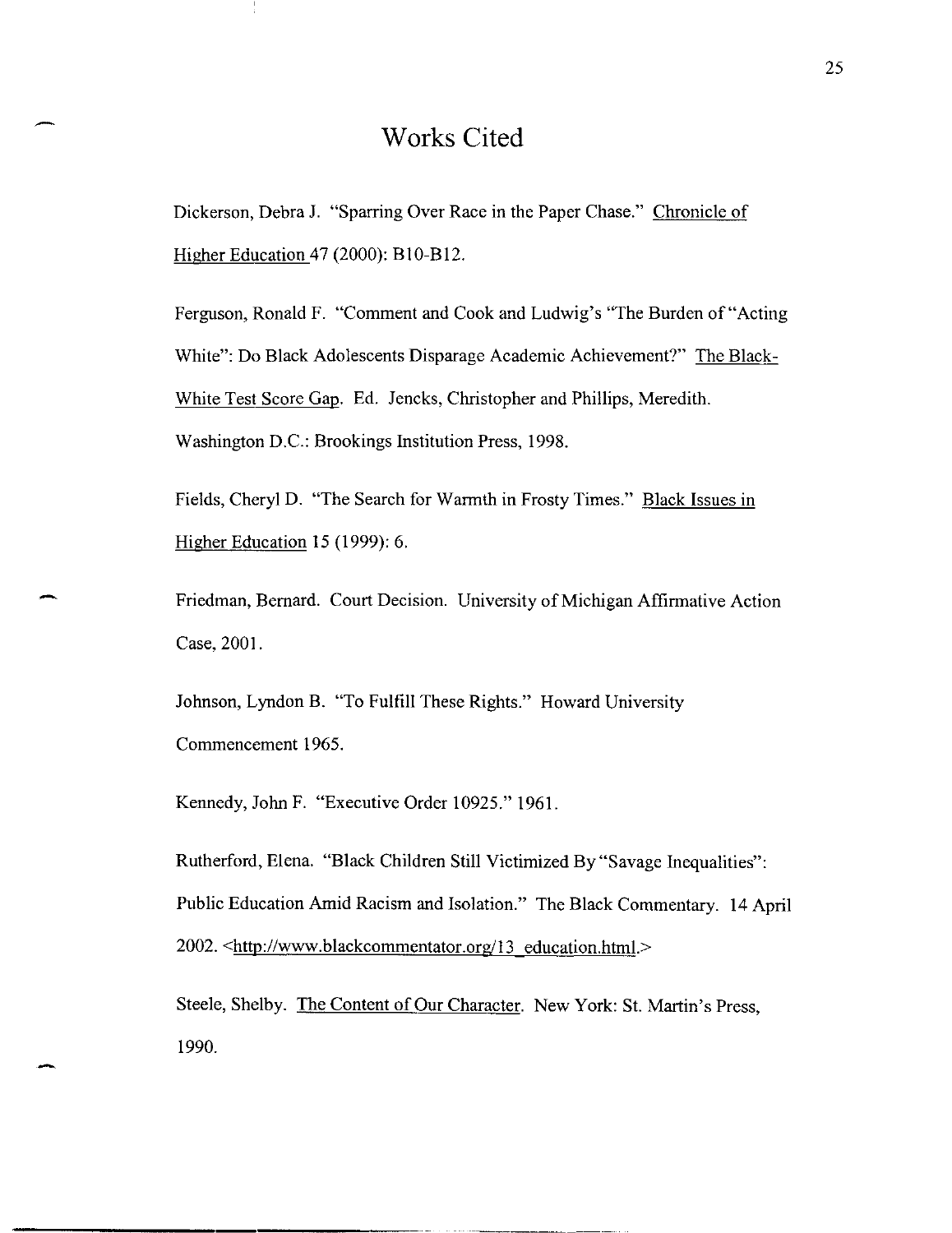Suskind, Ron. "Class Struggle: Poor, Black and Smart, An Inner-City Teen Tries to Survive M.LT." The Wall Street Journal. 22 Sept. 1994: 1.

Ι.

Valverde, Leonard A. "Future Strategies and Actions: Creating Multicultural Higher Education Campuses." The Multicultural Campus. Ed. Castenell, Louis A. **II,** Valverde Leonard A. California: AltaMira Press, 1998.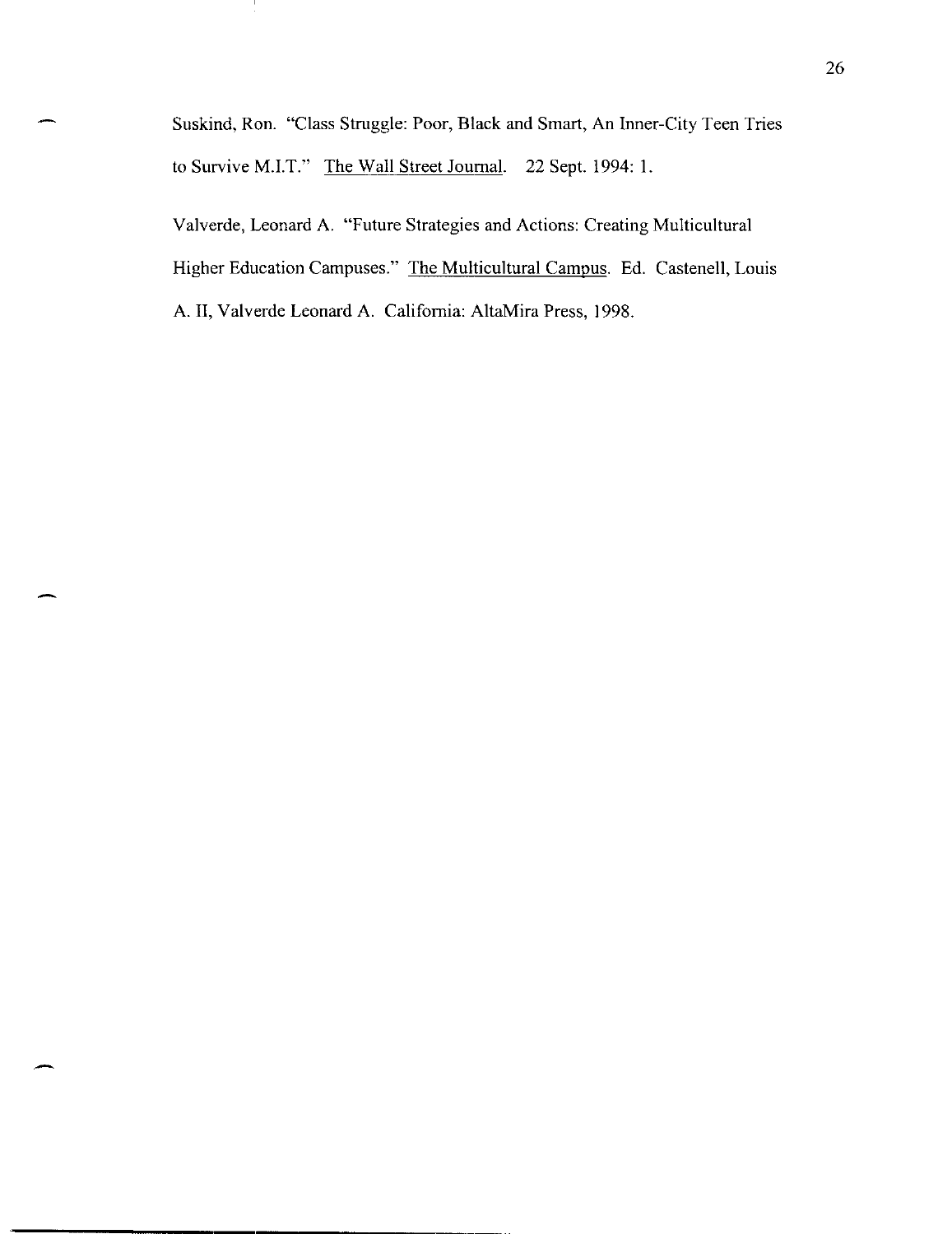## **Works Consulted**

Bowen, William G. and Vars, Fredrick E. "Scholastic Aptitude Test Scores, Race, and Academic Performance in Selective Colleges and Universities." The Black-White Test Score Gap. Ed. Jencks, Christopher and Phillips, Meredith. Washington D.C.: Brookings Institution Press, 1998.

Chávez, Lydia. "Key Dates in the Battle Over Affirmative Action Policy." Sex, Race, and Merit: Debating Affirmative Action in Education and Employment. Ed. Crosby, Faye J. and VanDeVeer, Cheryl. Michigan: The University of Michigan Press, 2000.

Eaton, Susan E. and Orfield, Gary. "Back to Segregation." Nation 276 (2003): 5-8.

Gray, William H. III "In the Best Interest of America, Affirmative Action in High Education is a Must." The Black Collegian Online. 14 April 2003. <http://www.Black-collegian.com/issues/1999-08/gray399.shtml>.

Rulon, Malia. "Cleveland, Milwaukee High School Graduation Rate Lowest in Nation." The Oak Ridger Online. 14 April 2003.

<http://www.oakridger.com/stories/111401/stt 1114010057.html>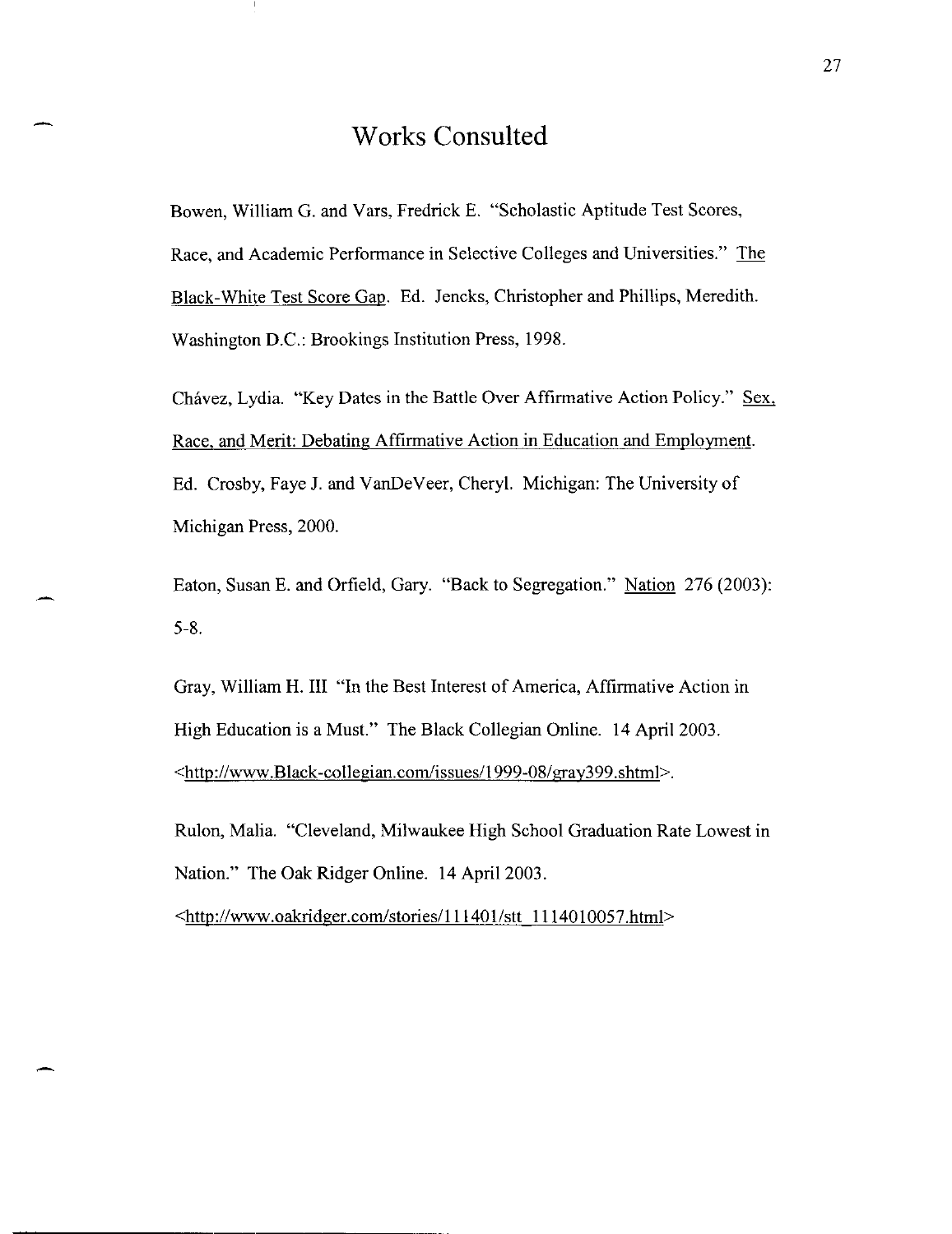## **Personal Reaction to Thesis Project**

I must say that I found this project to be more emotionally involved than I had first anticipated. I took on the project because, as an African American and a female, I felt it was necessary to be informed about a topic that may (or may already have) affected me personally. I thought that at the end of all of my research and when the final product was complete, I would have a definitive answer as to my thoughts on affirmative action, but that is far from the case. My feelings on the issue are subject to revision at every moment; the ever-changing landscape of affirmative action makes it difficult for anyone to carry an opinion longer than an instant. Although in my paper I chose to write about the negative effects of affirmative action in the African American community, I am well aware of the positive effects that it offers. I personally feel that the negative consequences of affirmative action need to be noted and discussed more frequently than they are within the Black community itself. Even if affirmative action proved to be a racial equalizer in our society, the problems within the Black population remain. Problems with self-victimization, the pressure to not "act White," and our willingness to exploit "White guilt" do not help our cause in the slightest. As African Americans, we tend to only look outward for things that cause problems in our community and neglect looking inward. It is true that Whites have treated us very badly in the past and I feel a great sense of pride for the Blacks that fought our racial oppression. The fact that I am able to enjoy many of the liberties that I take for granted is a result of brave men and women in our nation's history. I just feel that African Americans have become complacent in placing the blame of our current situation on past injustices. It is necessary to take into account some of the things that take place in our own community, which

------------,--------------------------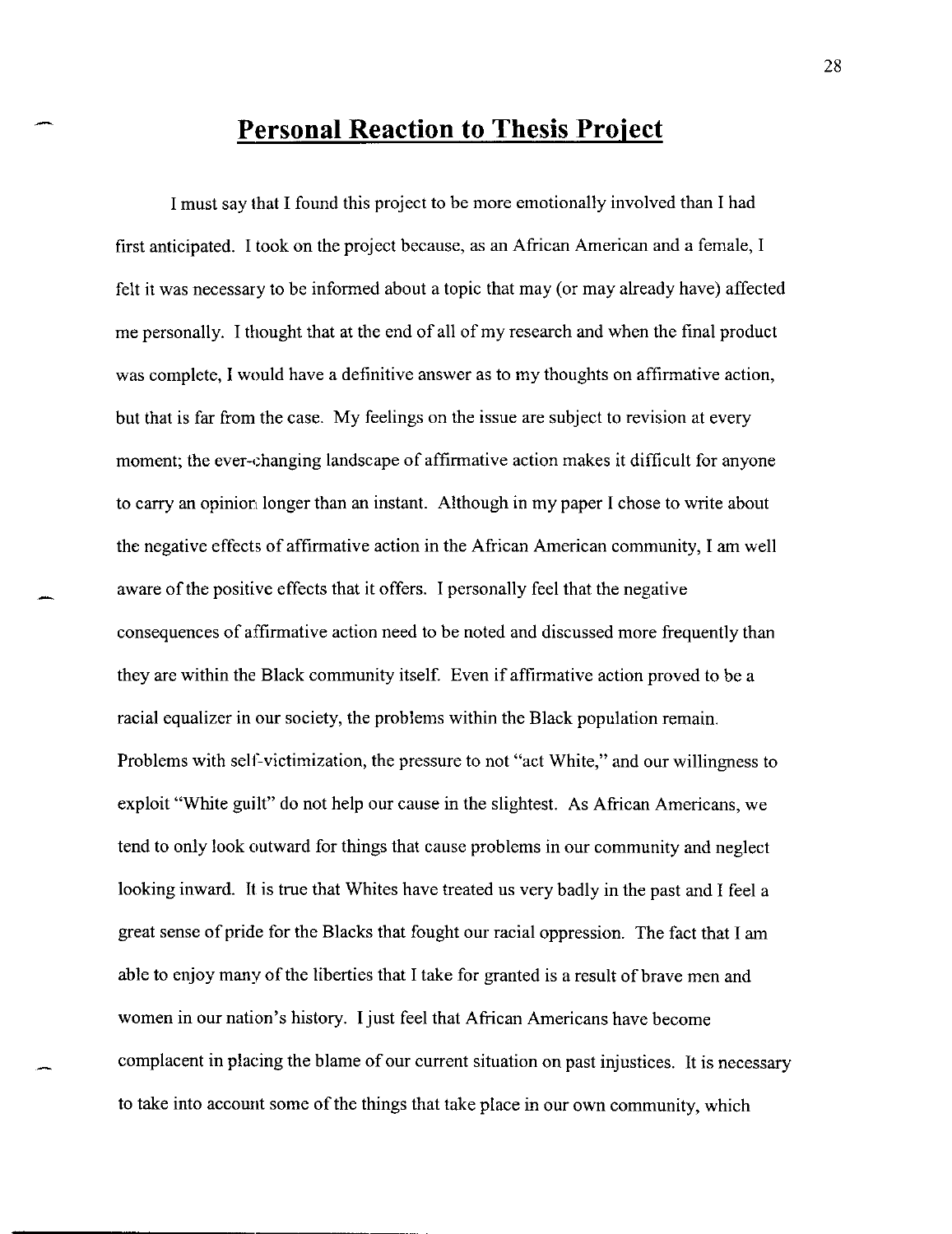stunts our growth. I find it interesting the number of times I have heard "the White man" blamed for a Black person's plight, such as not getting a job. No one takes into consideration the fact that the job may have been lost due to the lack of a high school diploma or being late to the interview. Is it possible that being black cost the person the job, it certainly is, but failing to take any personal responsibility for the outcome is a dangerous thing. Yes, there are certain systems in place in our society that can limit an African American's potential, but to give up simply because those things exist is without excuse.

I realize that I was blessed with opportunities that many other Blacks are not given and my personal life experience is not that of the average African American. My educational path to college has been an interesting one and I've experienced all of the issues described in my thesis. My father was a member of the United States Air Force for 20 years of my life and so I enjoyed living in a variety of places. My elementary school years were spent at various schools in Anchorage, Alaska and Aurora, Colorado where I was always the minority, but in no way did I feel alienated. Both school districts were adequately funded and well staffed and as a result, I received a strong educational foundation. In sixth grade, my family moved to Andrews Air Force Base in Maryland and I was exposed to a new world; the school which I attended was over 95% African American and I quickly felt the stigma against "acting White" for the first time in my life. Knowing too much was worse than knowing too little and speaking the "White man's" English among peers was frowned upon. I found that I stuck out like a sore thumb and quickly took steps to hide any signs of "Whiteness" that I may have exhibited. At the beginning of my eighth grade year, my father was assigned to an air base in Belgium and

29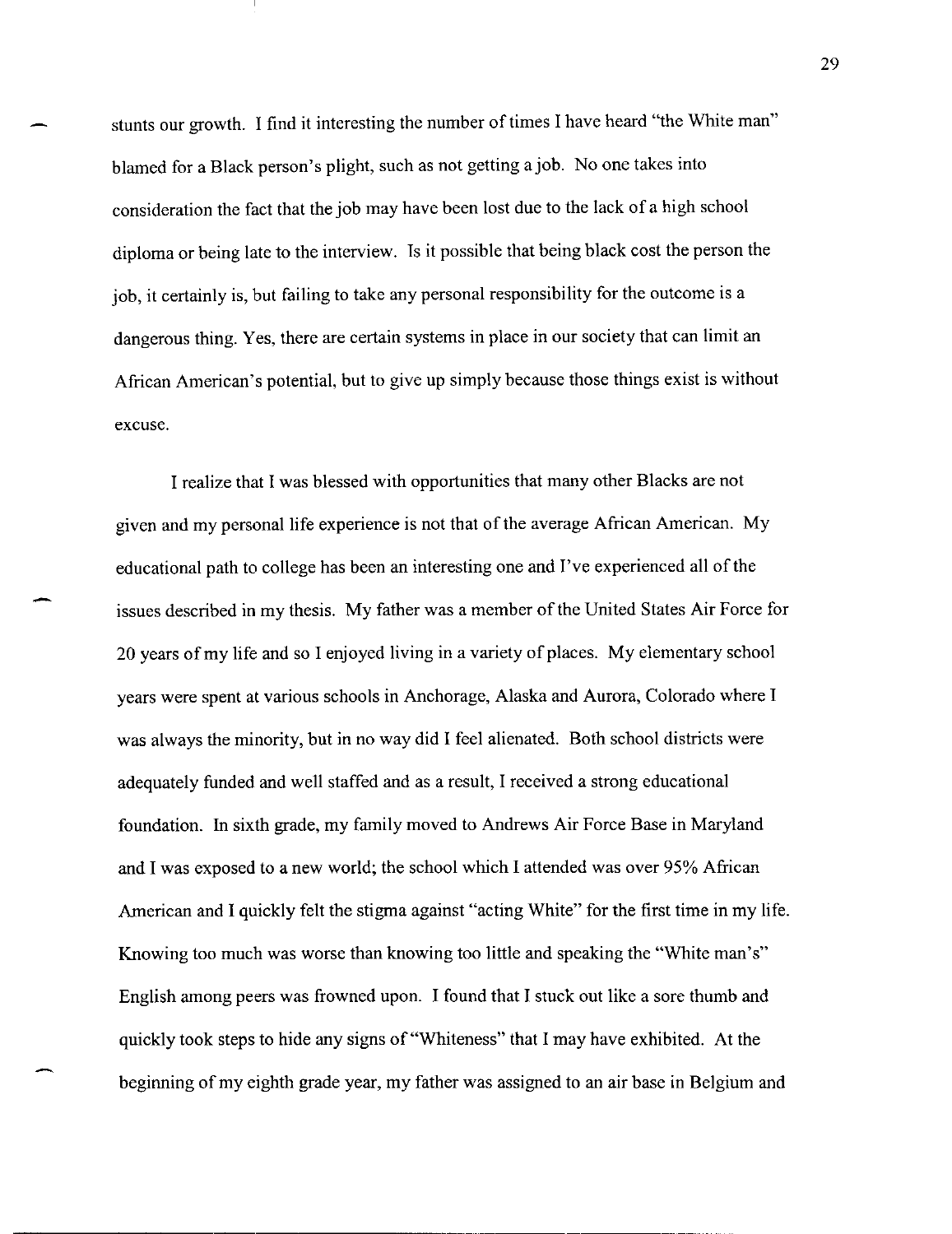I attended an American school on the NATO post. Once again, I was part ofthe racial minority, but since Americans were a minority themselves, it was not an issue. The academic environment was very strong at the American school and high achievement was not only encouraged, it was expected. At the end of our three-year tour, my father was reassigned to Andrews Air Force Base and I attended a public high school in which an advanced program existed. As to be expected, my high school was once again over 95% African American and "being White" was still a questionable offense, but it was diluted by dreams of going to college.

During my senior year, I maintained a grade point average that placed me in the top 5% of my class. A local program that was headed by journalist Carl Rowan, Project Excellence, offered a scholarship competition for the top Black students in the Washington D.C. area. Each individual school held their own preliminary rounds with their top 5 Black students to determine which 2 would be sent to the next round of competition. As one of the top 5 African American students at my school, I was part of the preliminary competition, which included the presentation of a speech. From there, I was chosen as one of the two students who would move on to the next round and submit an essay about personal goals. Finally, I made it all the way to the final round and gave a speech to a panel of influential Black and White leaders in the Washington D.C. area. All of my efforts eventually earned me a full ride scholarship at Ball State University. Other offers that I personally received included a full ride scholarship to Tennessee State University as well as Washington and Lee University, an ROTC scholarship from the Army and the Air Force, and various other financial aid offers from additional institutions. I was totally overwhelmed with the decision that loomed before me and

-

30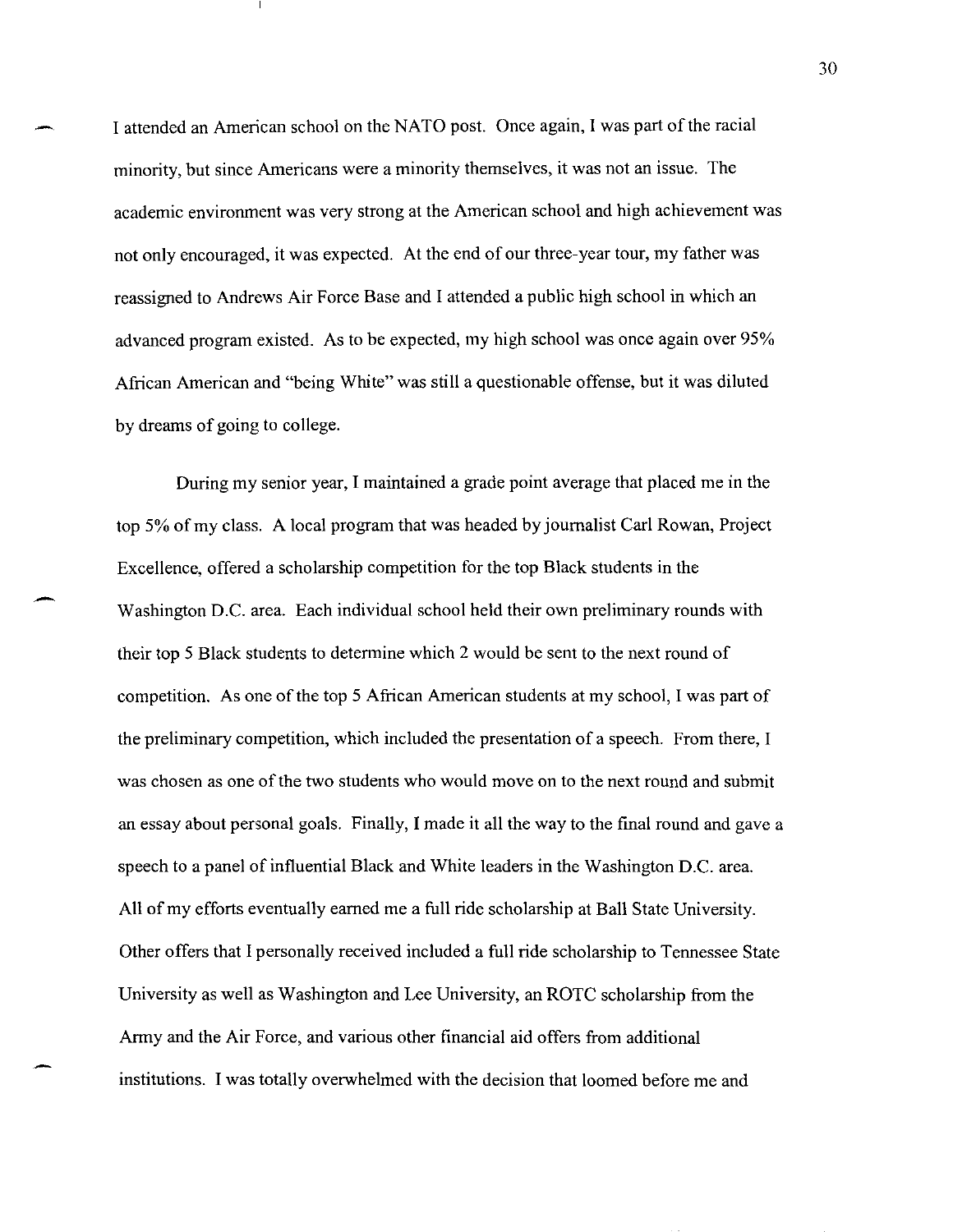sought advice from a friend who was salutatorian of our class. During our conversation, she appeared agitated and 1 finally asked her if something was wrong. She looked me in the eye and said, "1 have a 4.2 grade point average and a 1470 SAT score. 1 hold the number 2 rank in our class and simply because 1 am White, I was not allowed to participate in the Project Excellence Competition. I'm applying to schools and getting admitted, but financial aid is hard to come by. Your family is military too so you know that my parents aren't able to help out much; I'm going to have to take out a loan and pay most of my own way. 1 worked so hard to distinguish myself and in the end, it didn't work. Kind of ironic isn't it?"

1 remember coming away from that conversation with an uneasy feeling, indeed her situation was quite ironic. Even though she was from the same socioeconomic background as me, her ability to manage was based on the fact that she was White. Sure, she probably could've found a school that was more than willing to give her a wonderful financial aid package, but the fact remains that she was denied an opportunity based on her skin color.

1 chose to attend Ball State University because they had a major in pre-audiology and their financial aid package was one of the best that I was offered. Being a member of the small group of Black students on campus did not bother me in the slightest, but 1 came to realize that my racial identity would mean more than 1 would have liked it to. Don't get me wrong - 1 am very proud of my racial identity, 1 just have other qualities for which 1 should be noted for as well. As the only Black in all of my honors classes, 1 was constantly called upon to shed some light on the African American experience or forced to endure someone's confessions of past racial biases. After such incidents, I came to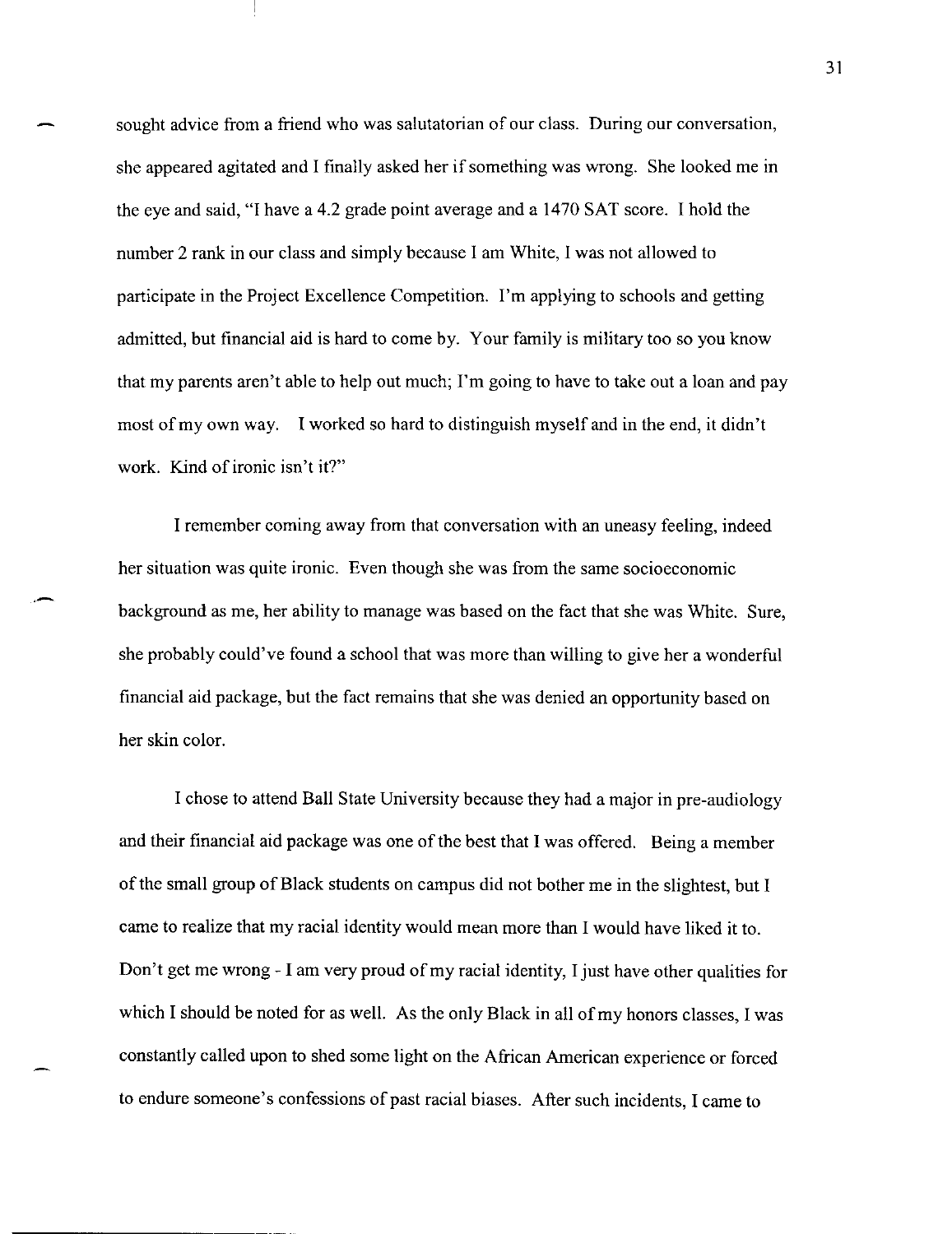believe in the importance of diversification, because it is painfully obvious that stereotypes can only be eradicated through exposure. If programs, such as Project Excellence that help schools recruit talented Black students, were not in place, then I would definitely not be enrolled at Ball State University helping people to rethink their previous assumptions about African Americans. Racial tension will most likely continue during my lifetime, but being able to positively influence even one person's opinions of my race is a worthwhile task.

Did I ever suffer from self-doubt as a result of my color being a factor in my recruitment at Ball State? In a broad sense, no, I realized that I was a competent person who was more than capable of doing well at college. I would be wrong if I did not admit that my color and gender opens doors for me that may have been closed to others, but that fact does not limit my own potential. I did suffer from the delusion that I had to prove to others that my place here was earned. This was especially true in honors classes; I never felt that I was able to fully relax until I had demonstrated the fact that I was just as smart, as or smarter than the majority of students in the class. Looking back, I see that this action was unwarranted, because there was nothing for me to prove and no valid reason to feel such a threat existed. I guess that I got caught up in what nearly every African American child is taught from the time that they are born, "You're going to have to work twice as hard as every White person out there." Well, I did work twice as hard in college and have recently applied to several graduate schools. I could not help but expect that my race would playa part in my admissions decisions. Sure enough, I received several financial aid packages from universities that were earmarked for "underrepresented groups." At times it is hard to know how to take this. I am overjoyed at the fact that I do